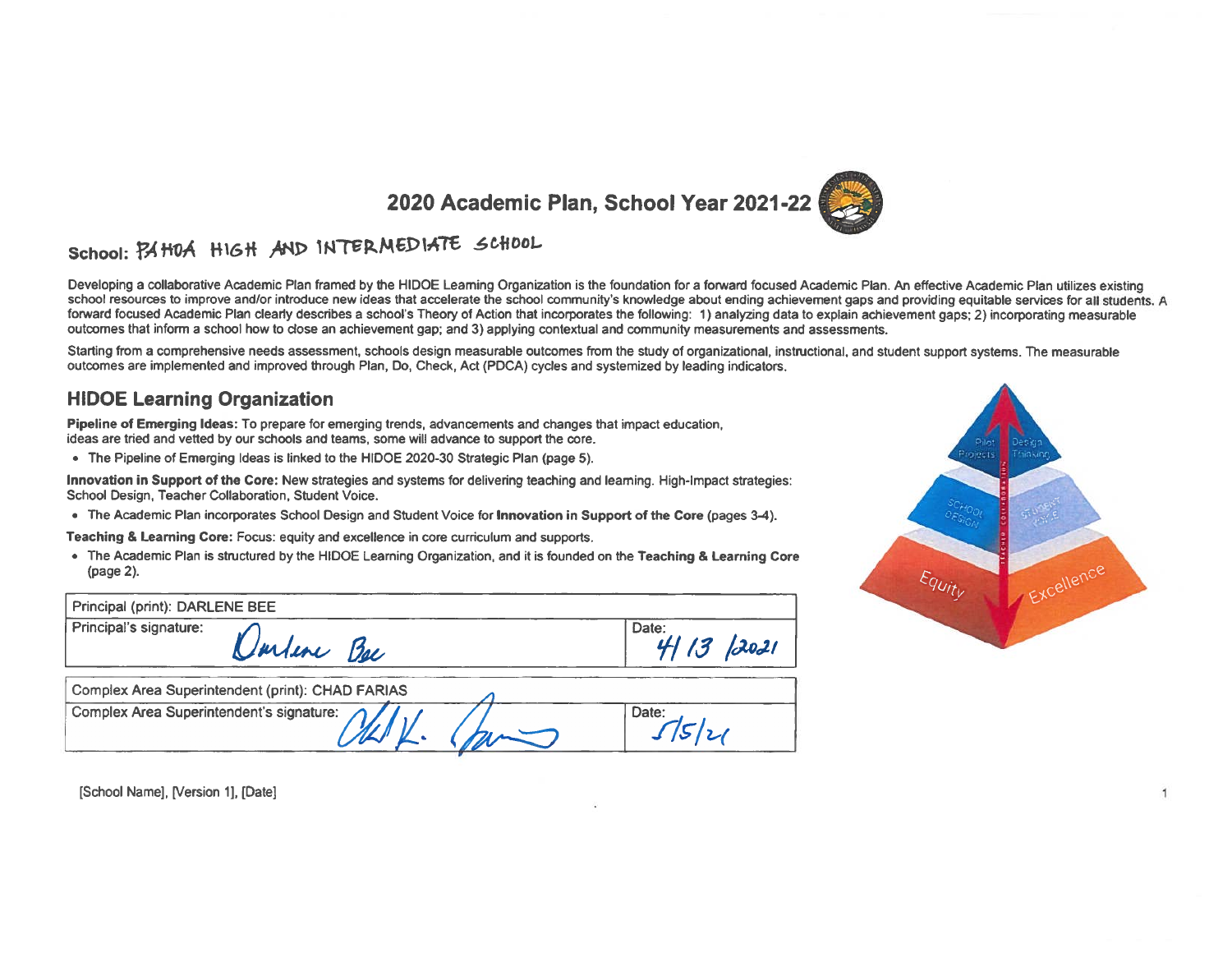

# *2021 Academic Plan, School Year 2021-22*

### **School: Pahoa High and Intermediate School**

Developing a collaborative Academic Plan framed by the HIDOE Learning Organization is the foundation for a forward focused Academic Plan. An effective Academic Plan utilizes existing school resources to improve and/or introduce new ideas that accelerate the school community's knowledge about ending achievement gaps and providing equitable services for all students. A forward focused Academic Plan clearly describes a school's Theory of Action that incorporates the following: 1) analyzing data to explain achievement gaps; 2) incorporating measurable outcomes that inform the closing of the achievement gap; and 3) applying contextual and community measurements and assessments.

Starting from a comprehensive needs assessment, schools study organizational, instructional, and student support systems to design measurable outcomes. The measurable outcomes are implemented and improved through Plan, Do, Check, Act (PDCA) cycles and systemized by leading indicators.

# **HIDOE Learning Organization**

**Pipeline of Emerging Ideas**: To prepare for emerging trends, advancements and changes that impact education, ideas are tried and vetted by our schools and teams, some will advance to support the core.

● The Pipeline of Emerging Ideas is linked to the HIDOE 2020-30 Strategic Plan (page 5).

**Innovation in Support of the Core**: New strategies and systems for delivering teaching and learning. High-Impact strategies: School Design, Teacher Collaboration, Student Voice.

● The Academic Plan incorporates School Design and Student Voice for **Innovation in Support of the Core** (pages 3-4).

**Teaching & Learning Core**: Focus: equity and excellence in core curriculum and supports.

● The Academic Plan is structured by the HIDOE Learning Organization, and it is founded on the **Teaching & Learning Core** (page 2).

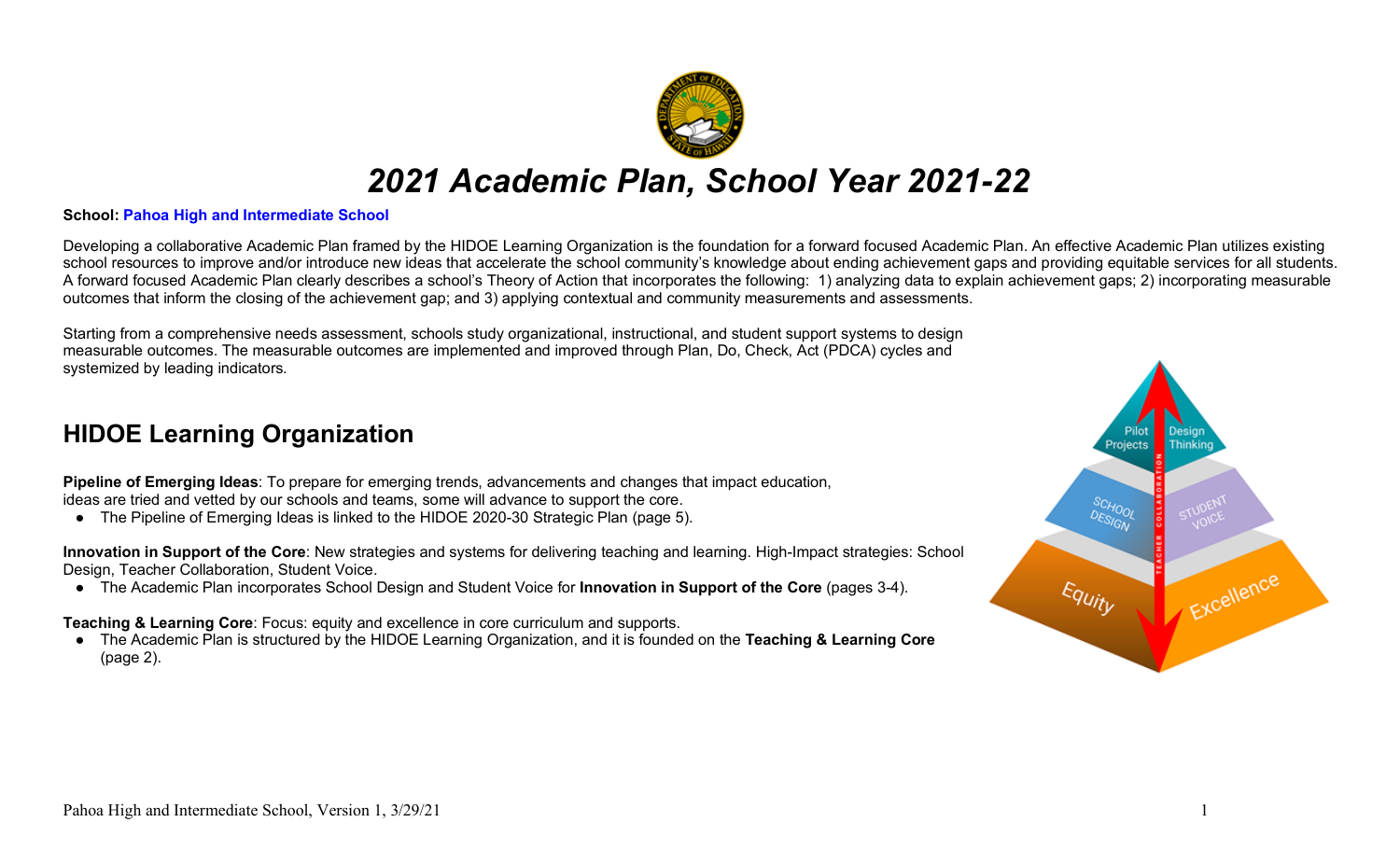

# **Teaching & Learning Core: Equity and Excellence**

In order to address equity, list the targeted subgroup(s) and their identified needs. Specifying enabling activities in the academic plan should address identified subgroup(s) and their needs.

| <b>Achievement Gap</b> | <b>Theory of Action</b> | .<br>Enabling Activity |
|------------------------|-------------------------|------------------------|
|------------------------|-------------------------|------------------------|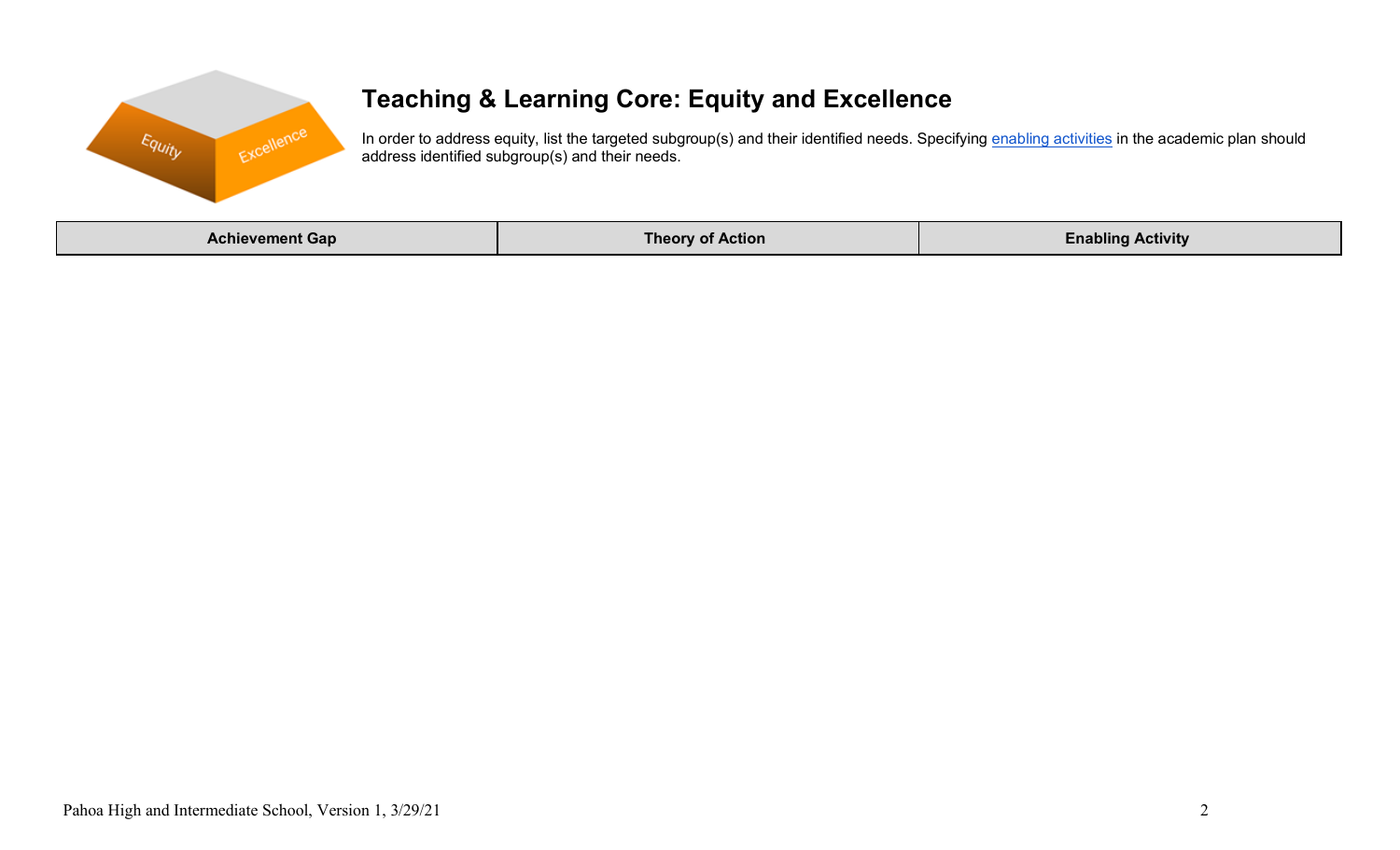| Identify and describe an achievement gap including but not limited<br>to Special Education or English Learners or any other sub group.                                                                                                                                                                                                                                                                                                                                                                                                                                                                                                                                                                                                                         | What is your Theory of Action (if-then) to improve the<br>achievement gap?                                                                                                                                                                                                                                                                                                                                                                                                                                                                                                                                                                                           | What are your <b>Enabling Activities</b> to improve the achievement<br>gap?                                                                                                                                                                                                                                                                                                                                                                                                                                                                                                                                                                                                                                                                                                                                                                                                                                                                                                       |
|----------------------------------------------------------------------------------------------------------------------------------------------------------------------------------------------------------------------------------------------------------------------------------------------------------------------------------------------------------------------------------------------------------------------------------------------------------------------------------------------------------------------------------------------------------------------------------------------------------------------------------------------------------------------------------------------------------------------------------------------------------------|----------------------------------------------------------------------------------------------------------------------------------------------------------------------------------------------------------------------------------------------------------------------------------------------------------------------------------------------------------------------------------------------------------------------------------------------------------------------------------------------------------------------------------------------------------------------------------------------------------------------------------------------------------------------|-----------------------------------------------------------------------------------------------------------------------------------------------------------------------------------------------------------------------------------------------------------------------------------------------------------------------------------------------------------------------------------------------------------------------------------------------------------------------------------------------------------------------------------------------------------------------------------------------------------------------------------------------------------------------------------------------------------------------------------------------------------------------------------------------------------------------------------------------------------------------------------------------------------------------------------------------------------------------------------|
| The description must be gathered from a comprehensive needs<br>assessment (CNA), such as Title I CNA, WASC Self Study,<br>International Baccalaureate, and may include additional local<br>measurements.<br>1) Academic:<br>a) Currently, our special education subgroup<br>makes up 22% of our student population. Our<br>special education students are not performing as<br>well as our "all students" group as indicated by<br>our SY 18-19 STRIVE HI results. According to<br><b>STRIVE HI, 6% of special education students</b><br>met the achievement standard for Language Arts<br>and 5% met the achievement standard for<br>Math. Our "all students" group data shows 37%<br>for Language Arts and 25% for mathematics<br>and 12% for science. (SW1) | <b>Academic TOA 1 (SY 2021-2022)</b><br>If students are given challenging tasks, and their various<br>thinking processes are honored, then their confidence and<br>perseverance will improve.<br><b>Academic TOA 2 (SY 2021-2022)</b><br>IF we provide instruction in differentiated formats THEN we<br>will meet the needs of our various learners and should be<br>able to reach most students.<br><b>Academic TOA 3 (SY 2021-2022)</b><br>IF we gradually increase rigor and implement engagement<br>strategies, THEN students' thinking will be challenged in<br>new and interesting ways increasing student engagement.<br><b>Academic TOA 4 (SY 2022-2023)</b> | <b>Academic TOA 1 Enabling Activities (SY 2021-2022)</b><br>a. Teachers will incorporate Culture-Base/Place-<br><b>Base/Problem-Based activities and lessons in the</b><br>classroom including essential questions that push<br>students' thinking processes (during both the school<br>year and summer programs). (SW6)<br>b. Staff will give encouragement, positive praise,<br>constructive criticism, and focused feedback in order<br>for students to feel their own success and understand<br>what may need to be adjusted for additional success.<br>(SW6)<br>Teachers will provide tasks based on a rubric which<br>$c_{\bullet}$<br>guides thinking skills to higher levels of cognitive<br>understanding. (SW6)<br>Teachers will enhance core instruction by<br>implementing the principles of explicit instruction                                                                                                                                                     |
| b) According to STRIVE HI for 2018-2019, 74% of<br>students and 52% of students in special<br>education graduate on time. This continues a<br>downward trend from the previous three years.<br>(SW1)                                                                                                                                                                                                                                                                                                                                                                                                                                                                                                                                                           | If we focus collaboratively on learning strategies for critical<br>thinking skills, then the students will be able to articulate<br>critical thinking verbally and in writing.                                                                                                                                                                                                                                                                                                                                                                                                                                                                                       | and other Visible Learning Strategies that align with<br>best teaching practices.<br><b>Academic TOA 2 Enabling Activities (SY 2021-2022)</b><br>a. Providing training for teachers on inclusion and<br>differentiation strategies relating to students' various<br>learning abilities such as the incorporation of online<br>(Google Classroom) and Hands-on projects to provide<br>a variety of instructional strategies such as Newsella,<br>memes, jigsaw method, feedback, etc. (SW6)<br>b. Students who are struggling below competency will<br>be offered a differentiated format to help them reach<br>success (during both the school year and summer<br>programs). (SW6)<br>c. Students will be provided small group instruction for<br>inclusion classes with support from teachers,<br>educational assistants or paraprofessional tutors as<br>needed. At the middle school level, reading<br>intervention classes will be added to work on literacy<br>skills. (SW6) |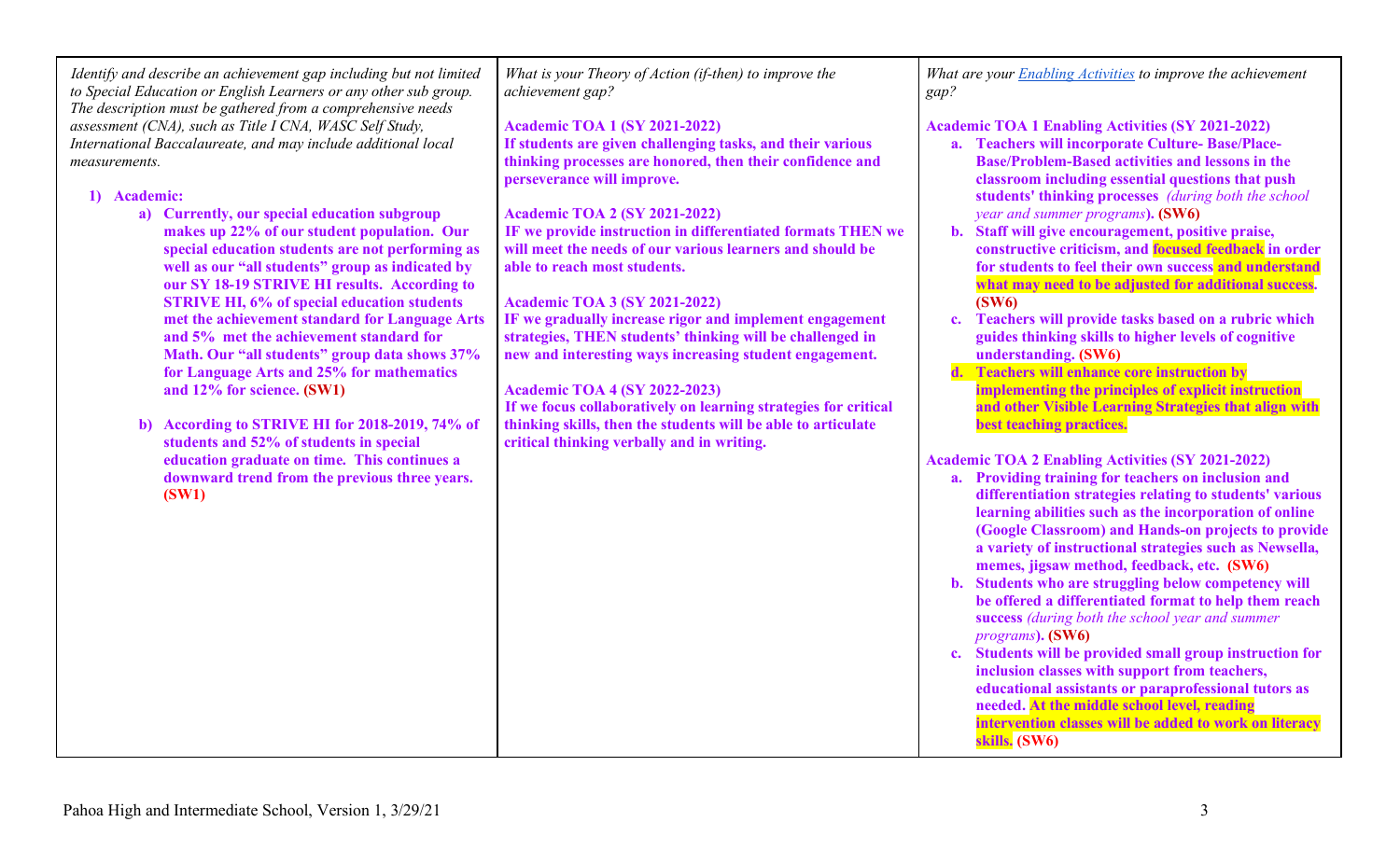|  | <b>Academic TOA 3 Enabling Activities (SY 2021-2022)</b><br>a. Teachers will incorporate rubrics for higher order<br>activities for students to engage in student/peer<br>reflection and self-assessment from weak to<br>proficient. (SW6)<br>b. Chunking activities to adapt to the needs of individual<br>students will allow students to improve. (SW6)<br>Teachers create and/or find engaging, culturally<br>$c_{\cdot}$<br>relevant activities / lessons. They also incorporate<br>hands-on activities when possible (such as NewsELA,<br>memes, projects etc). (SW6)<br>d. Teachers need to be given time to freely collaborate to<br>develop and share effective learning strategies to<br>further students' critical thinking skills. This includes<br>a focus during data teams to include multi<br>disciplinary teams and grade level teaming in support<br>of both interdisciplinary assignments as well as<br>increased literacy practices (SW6)<br>e. Through a rotational schedule during committee<br>time, teachers will choose specific projects, clubs,<br>groups to work with and will work to align student<br>club/extra curricular activities in order to promote<br>critical thinking skills (planning, developing, creating,<br>etc.) or work on their committee responsibilities<br>(SW6) |
|--|---------------------------------------------------------------------------------------------------------------------------------------------------------------------------------------------------------------------------------------------------------------------------------------------------------------------------------------------------------------------------------------------------------------------------------------------------------------------------------------------------------------------------------------------------------------------------------------------------------------------------------------------------------------------------------------------------------------------------------------------------------------------------------------------------------------------------------------------------------------------------------------------------------------------------------------------------------------------------------------------------------------------------------------------------------------------------------------------------------------------------------------------------------------------------------------------------------------------------------------------------------------------------------------------------------------------|
|  | <b>Academic TOA 4 Enabling Activities (SY 2022-2023)</b><br>a. Teachers will support the articulation of critical<br>thinking by providing students the opportunity to<br>explain their thinking through verbal and written<br>expression. (SW6)<br>b. Teachers will teach students critical learning<br>strategies and how to deal with complex situations by<br>participating in hands-on activities that promote<br>critical thinking. (SW6)                                                                                                                                                                                                                                                                                                                                                                                                                                                                                                                                                                                                                                                                                                                                                                                                                                                                     |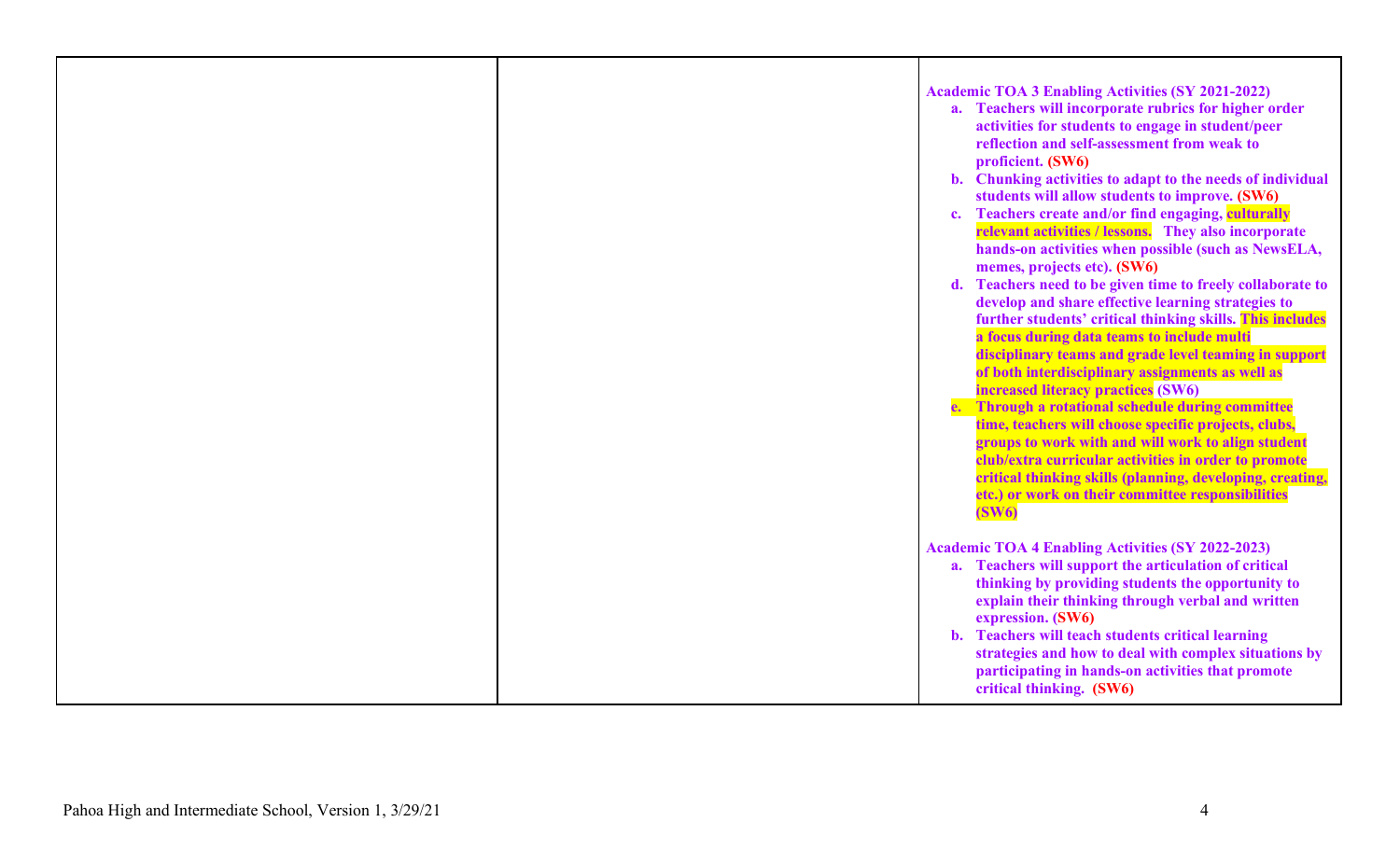| 2) ELL: Based on the WIDA assessment, 13% of total<br><b>English Language Learners are on track to gain</b><br>proficiency in the specified timeline. (SW1) | <b>ELL TOA 1 (SY 2021-2022)</b><br>ELL: If teachers gain additional strategies in ELL practices,<br>then students will improve their skills in all subject areas. | <b>ELL TOA 1 Enabling Activities (SY 2021-2022)</b><br>a. Teachers will be provided at least one or more ELL<br>best practices strategies workshops such as data<br>teams, PDs during staff meetings or workshops to<br>assist students in all settings. (SW6)<br>b. Need more one-to-one strategies to support students<br>in ELL with various language barriers and<br>difficulties in all core/elective classes. (SW6)<br>c. Teachers share collaborative techniques and lessons<br>to best enhance the learning for ELL students. (SW6)<br>d. EL Administrator, EL Coordinator, and Literacy<br><b>Coordinator will meet every two weeks to monitor EL</b><br>student progress and support. (SW6) |
|-------------------------------------------------------------------------------------------------------------------------------------------------------------|-------------------------------------------------------------------------------------------------------------------------------------------------------------------|-------------------------------------------------------------------------------------------------------------------------------------------------------------------------------------------------------------------------------------------------------------------------------------------------------------------------------------------------------------------------------------------------------------------------------------------------------------------------------------------------------------------------------------------------------------------------------------------------------------------------------------------------------------------------------------------------------|
|-------------------------------------------------------------------------------------------------------------------------------------------------------------|-------------------------------------------------------------------------------------------------------------------------------------------------------------------|-------------------------------------------------------------------------------------------------------------------------------------------------------------------------------------------------------------------------------------------------------------------------------------------------------------------------------------------------------------------------------------------------------------------------------------------------------------------------------------------------------------------------------------------------------------------------------------------------------------------------------------------------------------------------------------------------------|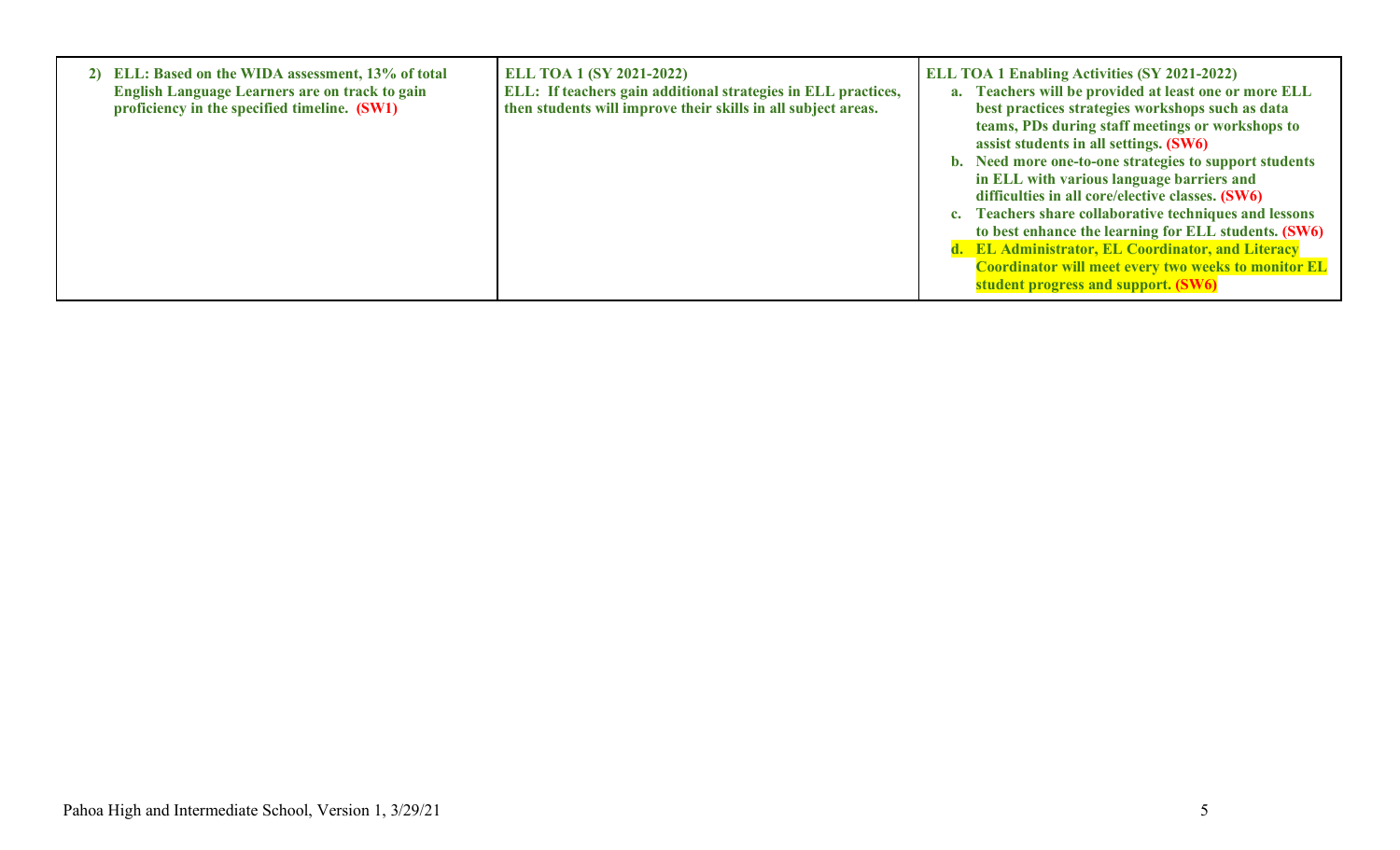| Chronic Absenteeism: 63 % of students at the school<br><b>3</b> )<br>have fewer than 15 days absent (STRIVE HI) (SW1) | Attendance TOA 1 (SY 2021-2022)<br>Attendance: If PHIS provides engaging, relevant and rigors<br>lessons for all students, then students will want to attend<br>school.<br>Attendance TOA 2 (SY 2021-2022)<br>If attendance supports are provided in incremental steps,<br>then student attendance will increase. | <b>Attendance TOA 1 Enabling Activities (SY 2021-2022)</b><br>a. Students will be provided technology making lessons<br>more relevant and engaging from the student's<br>perspective. For example, videos can be used to apply<br>math concepts to current events (such as the effect of<br>the COVID-19 virus). (SW6)<br>b. PHIS will host a quarterly incentive event/activity for<br>students who have five or fewer absences in a school<br>year or reduce their personal number of unexcused<br>absences during that quarter. (SW6, SW7)<br>c. Middle School students will use planners for students<br>to keep track of their attendance and increase parent<br>communication. This can be done by using<br>"stamps/stickers" instead of tickets. (SW6, SW7)<br><b>Attendance TOA 2 Enabling Activities (SY 2021-2022)</b><br>a. Teachers will accurately record students attending<br>courses. Counselors, support staff and finally<br>administration will notify parents and students about<br>their chronic absences. (SW6, SW7)<br>b. Teacher committee along with Administration will<br>clearly establish a system of rewards and<br>consequences to encourage maximum student |
|-----------------------------------------------------------------------------------------------------------------------|-------------------------------------------------------------------------------------------------------------------------------------------------------------------------------------------------------------------------------------------------------------------------------------------------------------------|---------------------------------------------------------------------------------------------------------------------------------------------------------------------------------------------------------------------------------------------------------------------------------------------------------------------------------------------------------------------------------------------------------------------------------------------------------------------------------------------------------------------------------------------------------------------------------------------------------------------------------------------------------------------------------------------------------------------------------------------------------------------------------------------------------------------------------------------------------------------------------------------------------------------------------------------------------------------------------------------------------------------------------------------------------------------------------------------------------------------------------------------------------------------------------------------|
|                                                                                                                       |                                                                                                                                                                                                                                                                                                                   | attendance. (SW6, SW7)<br>c. PHIS will elicit support from the complex area team<br>to create an attendance support tier system with<br>tiered specific interventions to encourage attendance.<br>(SW6, SW7)                                                                                                                                                                                                                                                                                                                                                                                                                                                                                                                                                                                                                                                                                                                                                                                                                                                                                                                                                                                |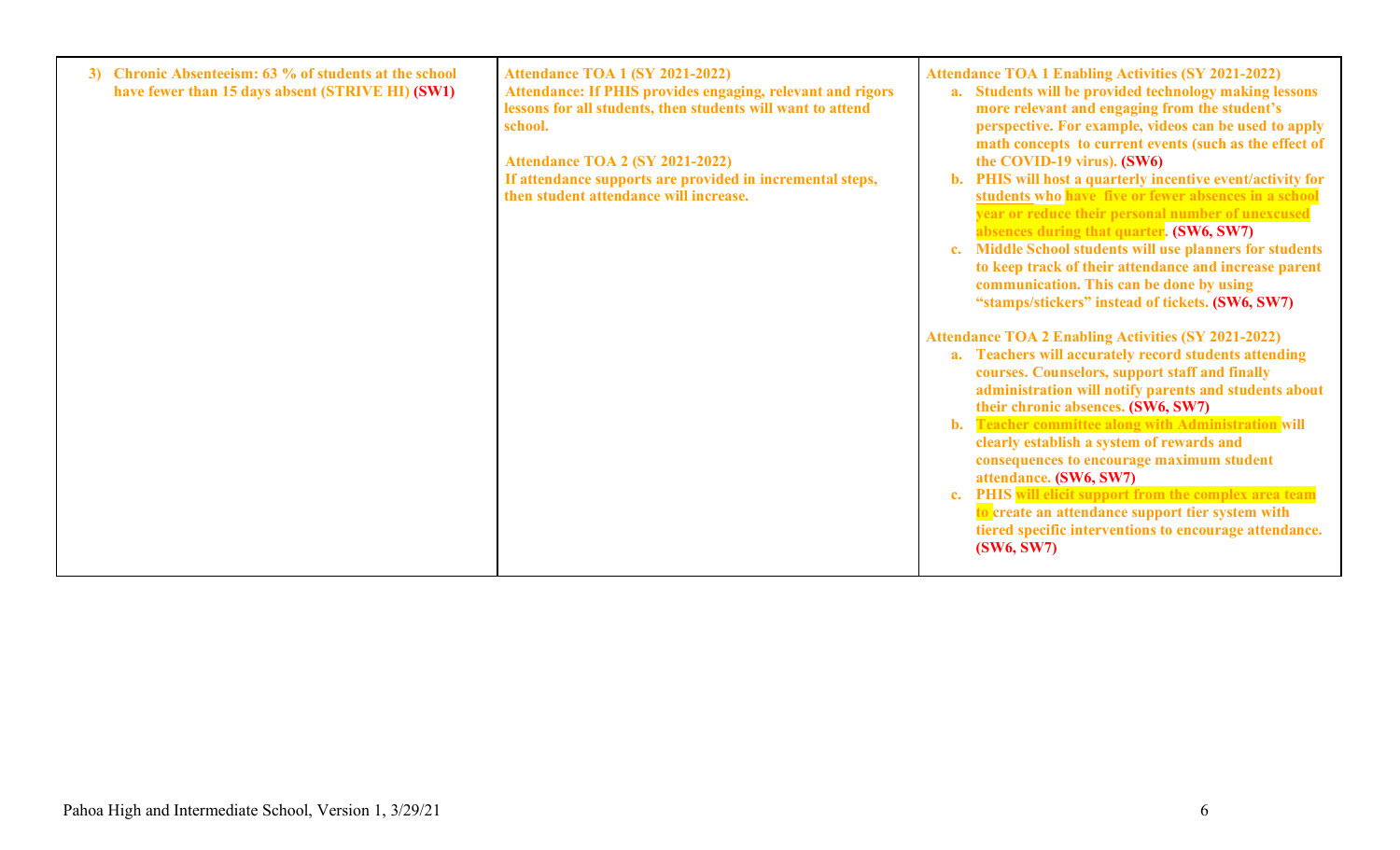| <b>Behavior: According to eCSSS, our 2018-2019 behavior</b><br>shows an increasing trend of suspensions, fighting and<br>repeat offenders over the last 3 years. (SW1) | <b>Behavior TOA 1 (SY 2021-2022)</b><br>IF we have clear, consistent expectations, interventions and<br>consequences, then students will feel safe and fairly treated.<br><b>Behavior TOA 2 (SY 2021-2022)</b><br>If we offer students a choice between two consequences, then<br>students will be more accountable for their learning.<br><b>Behavior TOA 3 (SY 2021-2022)</b><br>If we offer students positive rewards then it may increase<br>focus and motivation.<br><b>Behavior TOA 4 (SY 2022-2023)</b> | <b>Behavior TOA 1 Enabling Activities (SY 2021-2022)</b><br>a. Student expectations, interventions and consequences<br>will be posted in all classrooms and shared with<br>families during events such as parent/teacher<br>conferences, open house etc. (SW6)<br>b. Admin will have clear, consistent expectations,<br>interventions and consequences. (SW6)<br><b>Admin and Teachers agree upon clear, posted,</b><br>$c_{\cdot}$<br>repetitive, and consistent schoolwide rules and<br>expectations aligned to Na Hopena A'o. Teachers will<br>be able to enforce them daily and students will follow<br>more consistently and fairly. (SW6) |
|------------------------------------------------------------------------------------------------------------------------------------------------------------------------|----------------------------------------------------------------------------------------------------------------------------------------------------------------------------------------------------------------------------------------------------------------------------------------------------------------------------------------------------------------------------------------------------------------------------------------------------------------------------------------------------------------|-------------------------------------------------------------------------------------------------------------------------------------------------------------------------------------------------------------------------------------------------------------------------------------------------------------------------------------------------------------------------------------------------------------------------------------------------------------------------------------------------------------------------------------------------------------------------------------------------------------------------------------------------|
|                                                                                                                                                                        | If we build positive relationships with students, then it will<br>open communication.<br><b>Behavior TOA 5 (SY 2022-2023)</b><br>If we provide a structured environment with clear<br>expectations, then the students will recognize the value of self<br>regulation.                                                                                                                                                                                                                                          | <b>Behavior TOA 2 Enabling Activities (SY 2021-2022)</b><br>a. Using restorative practices and PBIS systems,<br>teachers will provide concrete choices for students to<br>correct their behavior (during both the school year and<br>summer programs). (SW6)<br>b. School will ensure that consequence is clear and<br>honored consistently and students will clearly know<br>their choices will result in a consequence. (SW6)<br><b>Restorative Practices type training for all staff. (SW6)</b><br>$c_{\bullet}$                                                                                                                             |
|                                                                                                                                                                        |                                                                                                                                                                                                                                                                                                                                                                                                                                                                                                                | <b>Behavior TOA 3 Enabling Activities (SY 2021-2022)</b><br>a. Implement a schoolwide incentive program (snacks,<br>free time, movie, etc) for students' behavior,<br>academics, sharing information/project to a group of<br>students, etc. at the end of quarter/month) (SW6)<br><b>b.</b> Quarterly Incentive/Awards Ceremonies<br>(Certificates/Incentives provided to students based off<br>of GPA, Attendance, Uniform, etc. ) (SW6)<br>c. Students will be able to engage in activities based on a<br>school wide goal. EX: 80% of students will be to class<br>on time, 80% of students will not receive referrals.<br>(SW6)            |
|                                                                                                                                                                        |                                                                                                                                                                                                                                                                                                                                                                                                                                                                                                                | <b>Behavior TOA 4 Enabling Activities (SY 2021-2022)</b><br>a. Student voice will be incorporated in decision making<br>about daily activities, rules and routines. For                                                                                                                                                                                                                                                                                                                                                                                                                                                                         |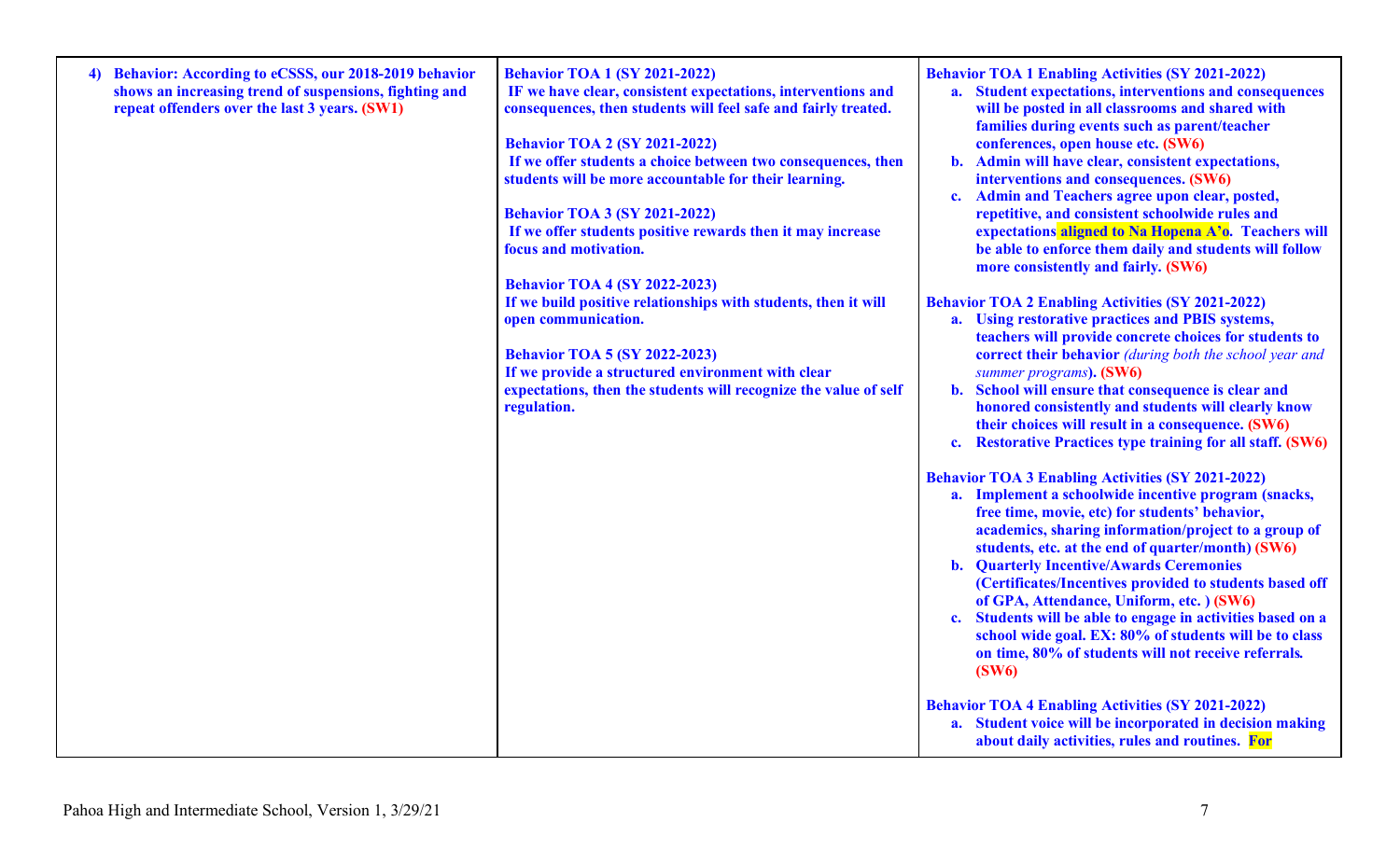|  | example, an anonymous student suggestion box in<br>every classroom as well as an electronic version.<br>(SW6)<br>b. Through positive relationships and interactions with<br>students, communication will become focused upon<br>student concerns, building a positive learning<br>environment. (SW6)<br>Teachers, admin, and staff will acknowledge every<br>$c_{\bullet}$<br>student in the hallway, as they pass by, using names,<br>if possible, and giving a positive affirmation. (SW6) |
|--|----------------------------------------------------------------------------------------------------------------------------------------------------------------------------------------------------------------------------------------------------------------------------------------------------------------------------------------------------------------------------------------------------------------------------------------------------------------------------------------------|
|  | <b>Behavior TOA 5 Enabling Activities (SY 2022-2023)</b><br>a. Student-created posters, video, visual storytelling,<br>presentation for the classroom for rules, expectations,<br>interventions and consequences. (SW6)<br>Admin and teachers will provide a structured<br>$\mathbf{b}$ .<br>environment on campus and in classrooms with clear<br>expectations. (SW6)<br>All teachers explain and post school-wide<br>$c_{\bullet}$<br>expectations in their classes. (SW6)                 |
|  |                                                                                                                                                                                                                                                                                                                                                                                                                                                                                              |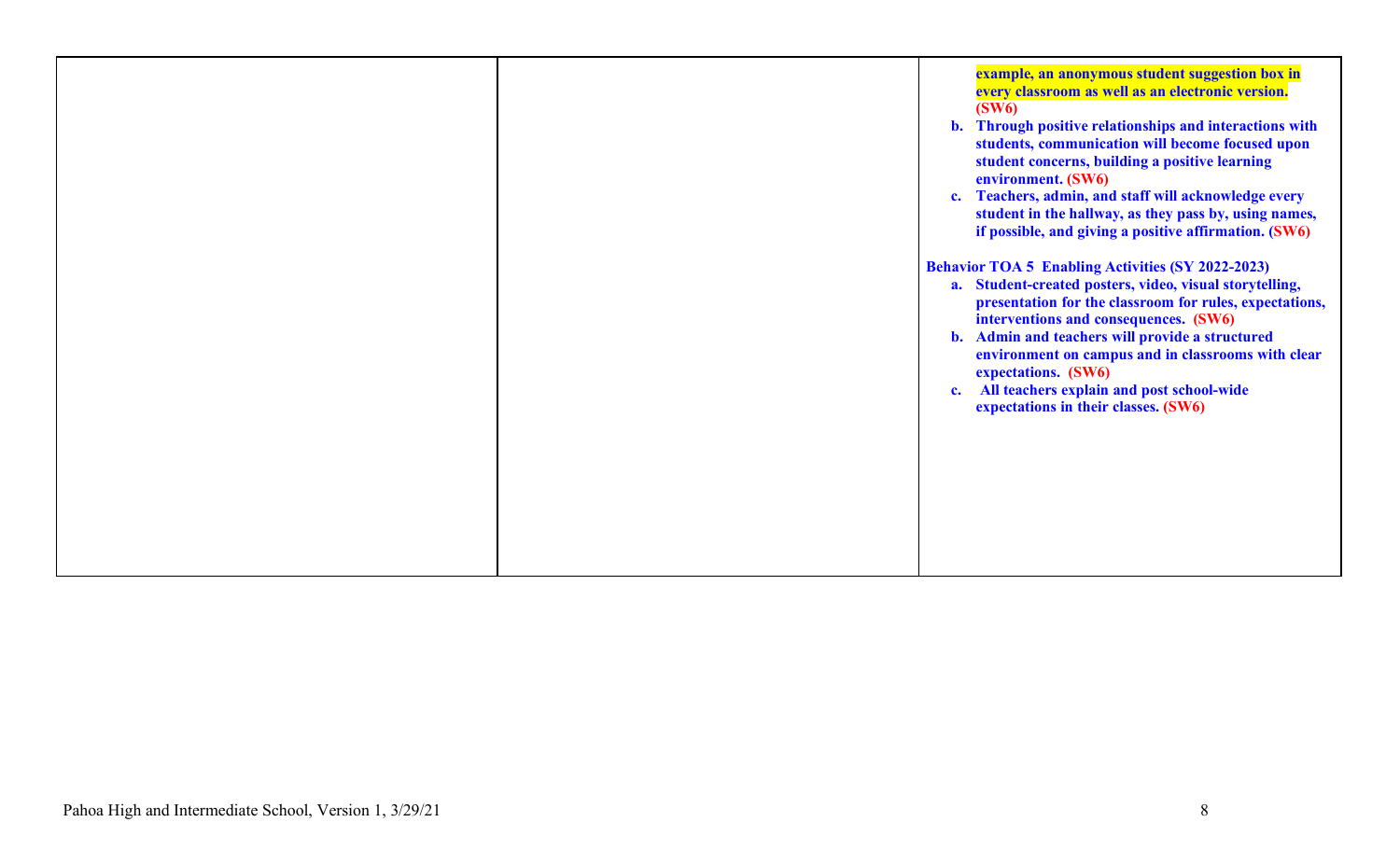| Climate and Culture: According to the SQS survey and<br>$\vert 5 \rangle$<br><b>WASC Mid Term Progress Report, satisfaction with the</b><br>school was recorded as 38.4 % of teacher respondents<br>having a satisfactory or better rating for the school and<br>53.9% of students having a satisfactory rating for the<br>school. (SW1) | Climate and Culture TOA 1 (SY 2021-2022)<br>If we provide a positive school climate and culture for all<br>stakeholders at PHIS, then student achievement, behavior and<br>attendance will improve. | <b>Climate and Culture TOA 1 Enabling Activities (SY 2021-</b><br>2022)<br>Multiple opportunities provided for events/assemblies<br>a.<br>to recognize student achievement, behavior, and<br>attendance. (SW6)<br>b. There should be ways to improve professional<br>relationships amongst everyone on campus to improve<br>climate and culture. When everyone on campus feels<br>respected and valued it will reflect on students.<br>Therefore developing proper protocol such as<br>mediation teams and PDs on effective communication<br>etcwill allow everyone to feel "safe" to voice their<br>concerns, hence improve climate and culture. (SW6)<br>c. Through committee time on days that they do not<br>meet, teachers given an opportunity to work with<br>students and build after school clubs and activities<br>that will support a safe space to express themselves<br>beyond the regular classroom (SW6) |
|------------------------------------------------------------------------------------------------------------------------------------------------------------------------------------------------------------------------------------------------------------------------------------------------------------------------------------------|-----------------------------------------------------------------------------------------------------------------------------------------------------------------------------------------------------|-------------------------------------------------------------------------------------------------------------------------------------------------------------------------------------------------------------------------------------------------------------------------------------------------------------------------------------------------------------------------------------------------------------------------------------------------------------------------------------------------------------------------------------------------------------------------------------------------------------------------------------------------------------------------------------------------------------------------------------------------------------------------------------------------------------------------------------------------------------------------------------------------------------------------|
|------------------------------------------------------------------------------------------------------------------------------------------------------------------------------------------------------------------------------------------------------------------------------------------------------------------------------------------|-----------------------------------------------------------------------------------------------------------------------------------------------------------------------------------------------------|-------------------------------------------------------------------------------------------------------------------------------------------------------------------------------------------------------------------------------------------------------------------------------------------------------------------------------------------------------------------------------------------------------------------------------------------------------------------------------------------------------------------------------------------------------------------------------------------------------------------------------------------------------------------------------------------------------------------------------------------------------------------------------------------------------------------------------------------------------------------------------------------------------------------------|

### **Innovation in Support of the Core: School Design and Student Voice**

#### **Describe here your complex/school contexts for School Design and Student Voice.**

Here at PHIS, our School Design is around John Hattie's Visible Learning strategies (VLS). We believe if all students engage in evidence based strategies, they will thrive. These strategies cover the whole child focusing on their academics, behavior and social/emotional wellness. In the school year 2019-2020 our school selected the VLS collective efficacy. In the area of Student Voice, we have systems in place for all students to have a voice through AVID, Leadership and SEL classes. We have an active student body government who often survey's our student body to gain feedback and provide students a voice. (SW6)

#### **Describe here your current and continuing initiatives that will further advance your 2020-21 School Design and Student Voice.**

PHIS Staff has created enabling activities to further support our School Design and Student Voice practices. Our PD 21 is centered around VLSs providing our faculty the opportunity to learn a selected strategy, plan how to apply this strategy, implement the strategy with feedback and reflect and review the data based on the selected strategy. In the area of Student Voice, we will continue to implement more ways to provide all students with the opportunity to have a voice. (SW6)

**Describe here your Conditions for Success for School Design and Student Voice**.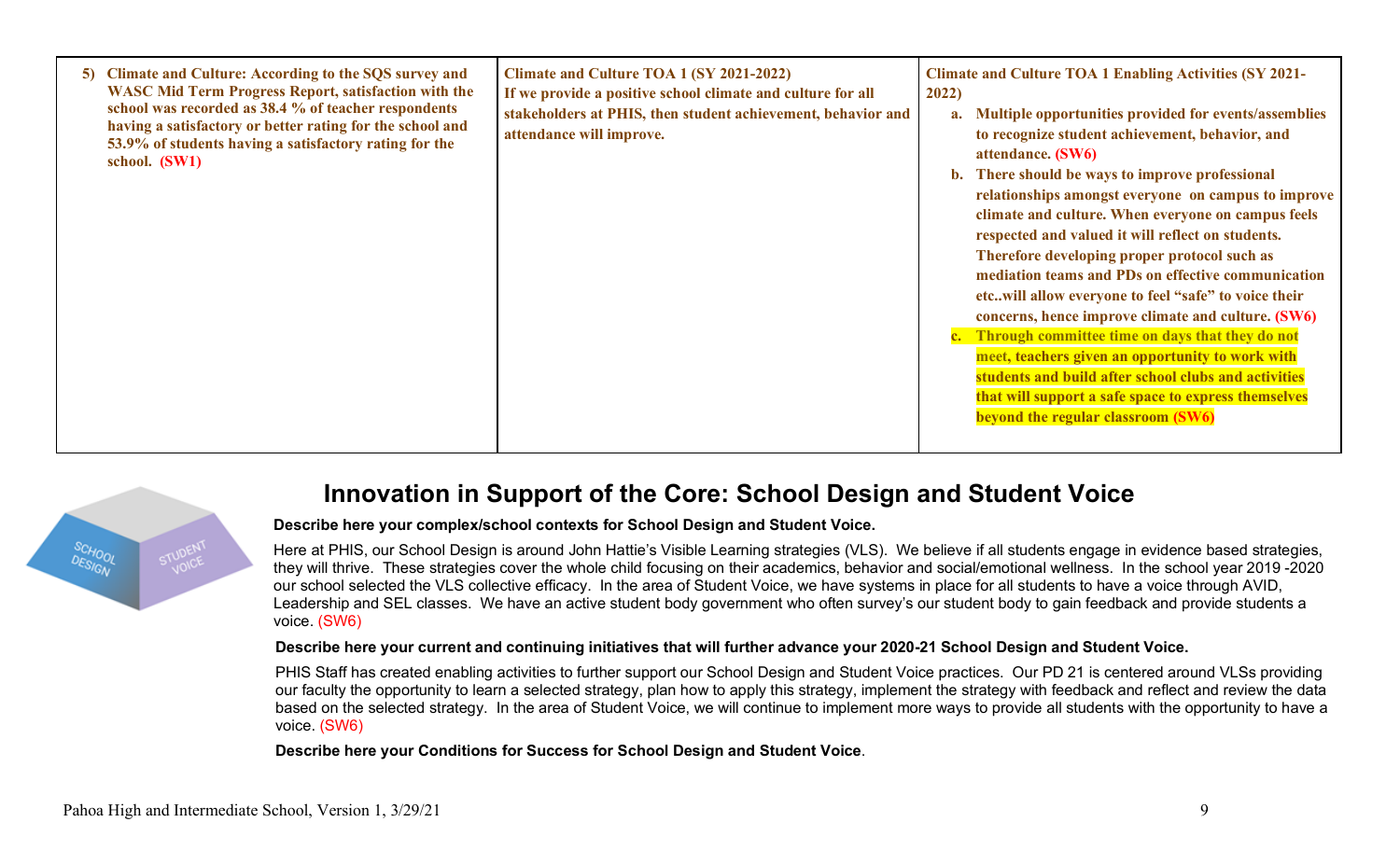At PHIS we will know our School Design and Student Voice are having positive impacts throughout campus when all stakeholders are practicing collective efficacy. Our campus conditions will be a place where all staff want to come to work and all students want to come to school. (SW6)

| SY 2021-22 Measurable Outcomes                                                                                                                                                                                                                                                                                                                                                                      | SY 2022-23 Measurable Outcomes                                                                                                                                                                                                                           |
|-----------------------------------------------------------------------------------------------------------------------------------------------------------------------------------------------------------------------------------------------------------------------------------------------------------------------------------------------------------------------------------------------------|----------------------------------------------------------------------------------------------------------------------------------------------------------------------------------------------------------------------------------------------------------|
| What are your Measurable Outcomes around School Design and Student Voice? What are you<br>designing?                                                                                                                                                                                                                                                                                                | What are your Measurable Outcomes around School Design and Student Voice? What are you<br>designing?                                                                                                                                                     |
| School Design                                                                                                                                                                                                                                                                                                                                                                                       | <b>School Design</b>                                                                                                                                                                                                                                     |
| 1. 100% of teachers will attend PD on Visible Learning, Explicit Instructional Practices, Literacy<br>strategies, as well as culturally relevant practices to enhance student learning as well as increase<br>attendance.                                                                                                                                                                           | 1. 100% of teachers will attend PD on Visible Learning, Explicit Instructional Practices, Literacy<br>strategies, as well as culturally relevant practices to enhance student learning as well as increase<br>attendance.                                |
| 2. 100% of all teachers will select two Visible Learning strategies this school year implementing it in<br>the classroom and monitored for fidelity with walkthrough data by administration.                                                                                                                                                                                                        | 2. 100% of all teachers will select two Visible Learning strategies this school year implementing it in<br>the classroom and monitored for fidelity with walkthrough data by administration.                                                             |
| <b>Student Voice</b>                                                                                                                                                                                                                                                                                                                                                                                |                                                                                                                                                                                                                                                          |
| 1. 100% of all students will be surveyed quarterly questions promoting student voice. Surveys will<br>focus on school climate, attendance, and activities                                                                                                                                                                                                                                           | <b>Student Voice</b>                                                                                                                                                                                                                                     |
|                                                                                                                                                                                                                                                                                                                                                                                                     | 1. 100% of all students will be surveyed quarterly questions promoting student voice. Surveys will<br>focus on school climate, attendance, and activities                                                                                                |
|                                                                                                                                                                                                                                                                                                                                                                                                     |                                                                                                                                                                                                                                                          |
| Why you are implementing them?                                                                                                                                                                                                                                                                                                                                                                      | Why you are implementing them?                                                                                                                                                                                                                           |
| We are implementing this school design because it is best practices and good for all students. Now<br>that we know about effect size and the use of effective strategies, we should use current research and<br>information to enhance student learning. We are also increasing the amount of culturally responsive<br>literacy instructional supports to enhance our practice from previous years. | We are implementing this school design because it is best practices and good for all students. Now<br>that we know about effect size and the use of effective strategies, we should use current research and<br>information to enhance student learning. |
|                                                                                                                                                                                                                                                                                                                                                                                                     |                                                                                                                                                                                                                                                          |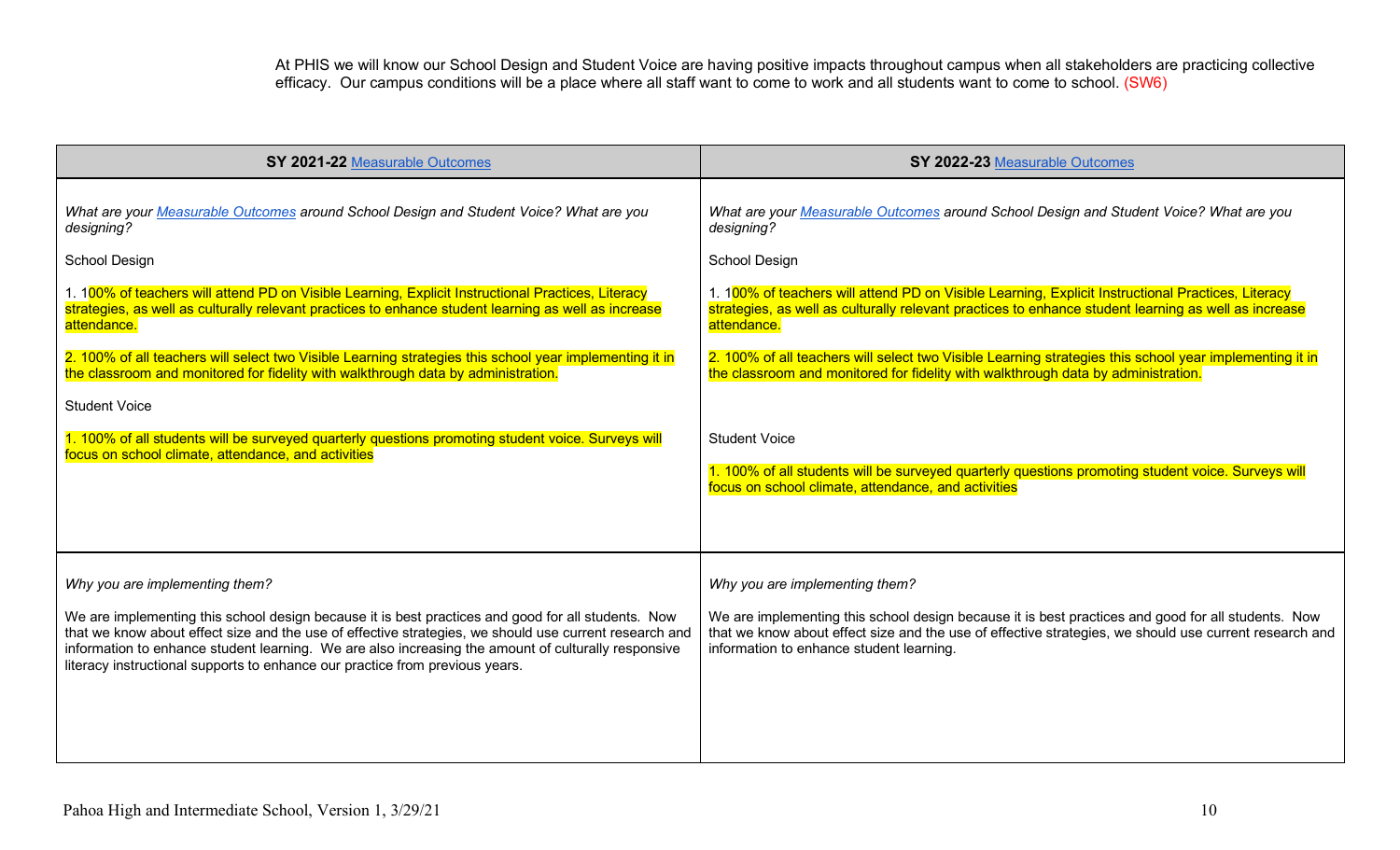| How will you know that they are causing an improvement?                                       | How will you know that they are causing an improvement?                                       |
|-----------------------------------------------------------------------------------------------|-----------------------------------------------------------------------------------------------|
| We will see improvements in our formative and summative measures such as department formative | We will see improvements in our formative and summative measures such as department formative |
| assessments, iReady testing, WIDA Access scores, and SBA measures.                            | assessments, iReady testing, WIDA Access scores, and SBA measures                             |



# **Innovation in Support of the Core: School Design and Student Voice**

*FOCUS ON SY 2021-22:* Crosswalk enabling activities, measurable outcomes, and budget outlay and monitoring.

| <b>Baseline Measurements</b>                                                                                | <b>Formative Measures</b>                                                                                                                                                                                                                                                                                                                                                                                                                                                                                                                                                  | <b>Summative Goals</b>                                                                                                                                                                                                                                                                                                                                                                                                                                      |
|-------------------------------------------------------------------------------------------------------------|----------------------------------------------------------------------------------------------------------------------------------------------------------------------------------------------------------------------------------------------------------------------------------------------------------------------------------------------------------------------------------------------------------------------------------------------------------------------------------------------------------------------------------------------------------------------------|-------------------------------------------------------------------------------------------------------------------------------------------------------------------------------------------------------------------------------------------------------------------------------------------------------------------------------------------------------------------------------------------------------------------------------------------------------------|
| Add beginning of the year measurements here.                                                                | Add throughout the year measurements here.                                                                                                                                                                                                                                                                                                                                                                                                                                                                                                                                 | Add end of year goals here.                                                                                                                                                                                                                                                                                                                                                                                                                                 |
| ELA: 38%<br>Math: 25%<br>Science: 12%<br>Chronic Absenteeism: 37%<br>School Climate: 64%<br>Graduation: 74% | 1) In the area of academics,<br>The number of SPED and All students who are at high risk in marks<br>(ELA, Math, Science, Social Studies) will increase passing grades by<br>5% each quarter compared to last year as measured by LDS Daily<br><b>Student Dashboard.</b><br>2) In the area of ELL<br>ELL students will take a practice ELL assessment. Quarterly<br>progress will measure student gains.<br>3) In the area of attendance<br>The number of SPED and All students who are at high risk for<br>attendance will decrease by 5% compared to the previous year's | 1) In the area of academics,<br>a) SBA ELA and Math will increase by 5%. EOC, HSA<br>Science will also increase by 5%.<br>b) SPED sub group in the area of SBA ELA and Math will<br>increase by 5% proficiency<br>c) Our graduation rate will increase by 5%<br>2) In the area of ELL<br>a) WIDA ELL scores will increase by 5% proficiency<br>3) In the area of attendance<br>a) Our chronic absenteeism will decrease by 5%<br>4) In the area of behavior |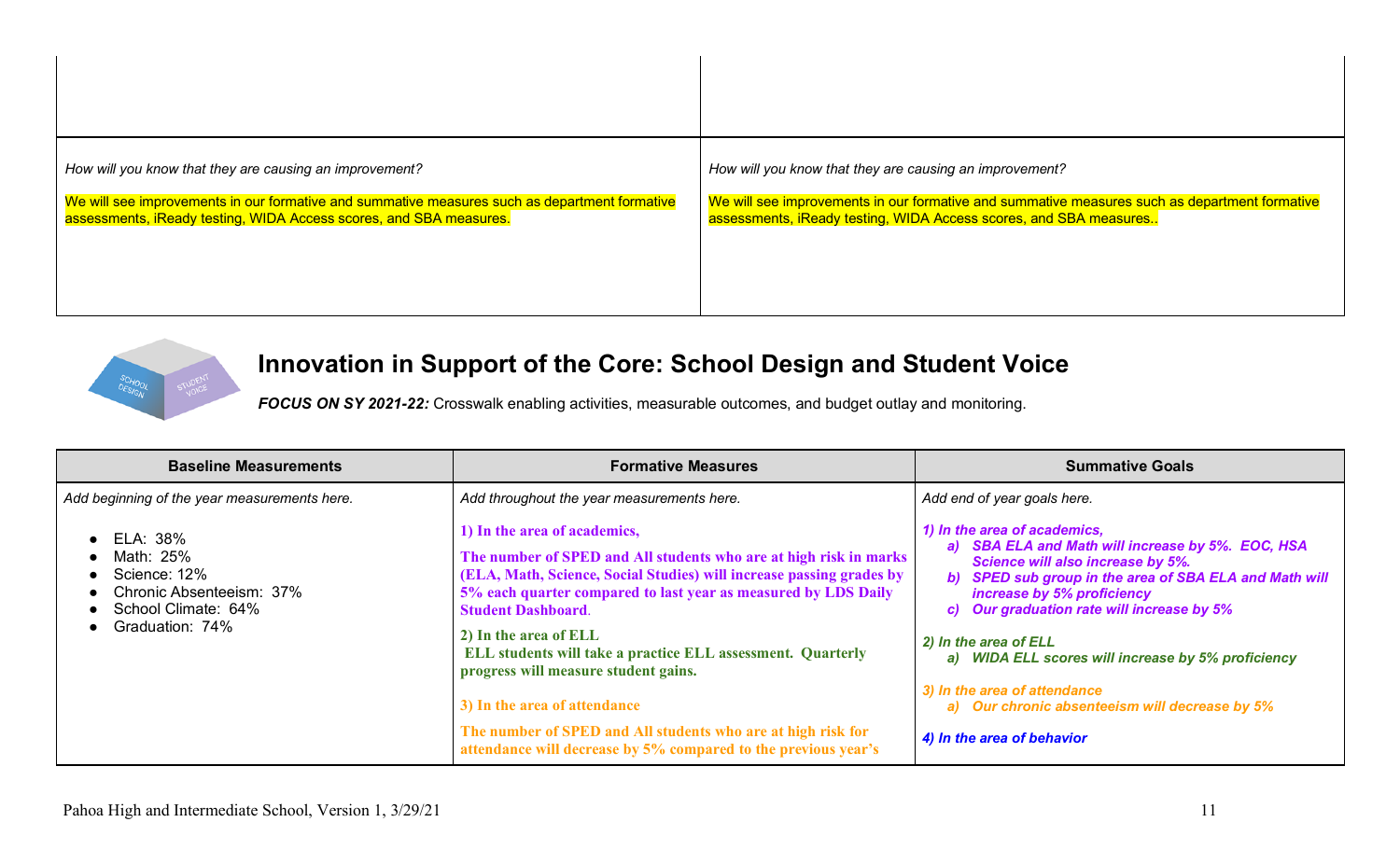| Q1, Q2, Q3, and Q4 as measured by LDS Daily Student<br>Dashboard.                                                                                                                                                                                   | a) Our behavior referrals, suspensions, and repeat<br>offenders will decrease by 5% |
|-----------------------------------------------------------------------------------------------------------------------------------------------------------------------------------------------------------------------------------------------------|-------------------------------------------------------------------------------------|
| 4) In the area of behavior<br>The number of SPED and All students who are at high risk for<br>behavior will decrease by 5% each quarter compared to the<br>previous year's Q1, Q2, Q3, and Q4 as measured by LDS Daily<br><b>Student Dashboard.</b> | 5) In the area of climate and culture<br>a) Our SQS will increase by 5%             |
| 5) In the area of climate and culture<br>A quarterly survey will be given to faculty and staff with SQS<br>questions to gage where they are at compared to last year's year end<br><b>SOS</b> survey results.                                       |                                                                                     |

### **Student Outcomes (SY 2021-22)**

| <b>Measurable Outcome(s)</b>                                                                                                                                                            | <b>Enabling Activity</b><br>(SW6)                                                                                                                                                                                                                                                                                                                                                                                                                                                                                                                                                                                                              | <b>Duration</b><br>Fall, Spring,<br>Yearlong | <b>Source of</b><br><b>Funds</b><br>Program ID | <b>School Monitoring</b><br><b>Activity</b>                                                                                                                                                                                                                                                                       | <b>Frequency</b><br>Quarter, Semester,<br>Annual | <b>Complex Monitoring Activity</b><br>(to be completed by CAS) |
|-----------------------------------------------------------------------------------------------------------------------------------------------------------------------------------------|------------------------------------------------------------------------------------------------------------------------------------------------------------------------------------------------------------------------------------------------------------------------------------------------------------------------------------------------------------------------------------------------------------------------------------------------------------------------------------------------------------------------------------------------------------------------------------------------------------------------------------------------|----------------------------------------------|------------------------------------------------|-------------------------------------------------------------------------------------------------------------------------------------------------------------------------------------------------------------------------------------------------------------------------------------------------------------------|--------------------------------------------------|----------------------------------------------------------------|
| <b>SPED subgroup and our</b><br>overall scores on SBA<br><b>ELA and Math will</b><br>increase by 5%. EOC,<br><b>HSA Science and our</b><br>graduation rate will also<br>increase by 5%. | <b>Academic TOA 2 Enabling</b><br><b>Activities (SY 2021-2022)</b><br>b. Students who are struggling<br>below competency will be<br>offered a differentiated<br>format to help them reach<br>success (during both the<br>school year and summer<br><i>programs</i> ).<br><b>Academic Literacy</b><br>1.3: Serving the needs of all learners<br><b>Pahoa Inter and HS will</b><br>increase access to literacy<br>through culturally relevant<br>texts and technology.<br><b>Pahoa Inter and HS will hire a</b><br><b>Literacy Coach to support</b><br>teachers with the integration<br>of explicit instruction.<br><b>1.5: Targeted Support</b> | Yearlong                                     | WSF(SW5)<br><b>CLSD</b><br>$(SW5)$ ,           | Data teams will<br>monitor student<br>assignment grades.<br>(SW3)<br>Data teams will<br>2.<br>monitor shared<br>diagnostic<br>resources<br>(DIBELS, iReady,<br>SBA) as well as<br>department created<br>CFAs.(SW3)<br>Literacy Coach,<br>3.<br>Administration will<br>monitor through<br>weekly meetings<br>(SW3) | Mid Quarter and<br>Quarter                       | Complex area staff will monitor school's                       |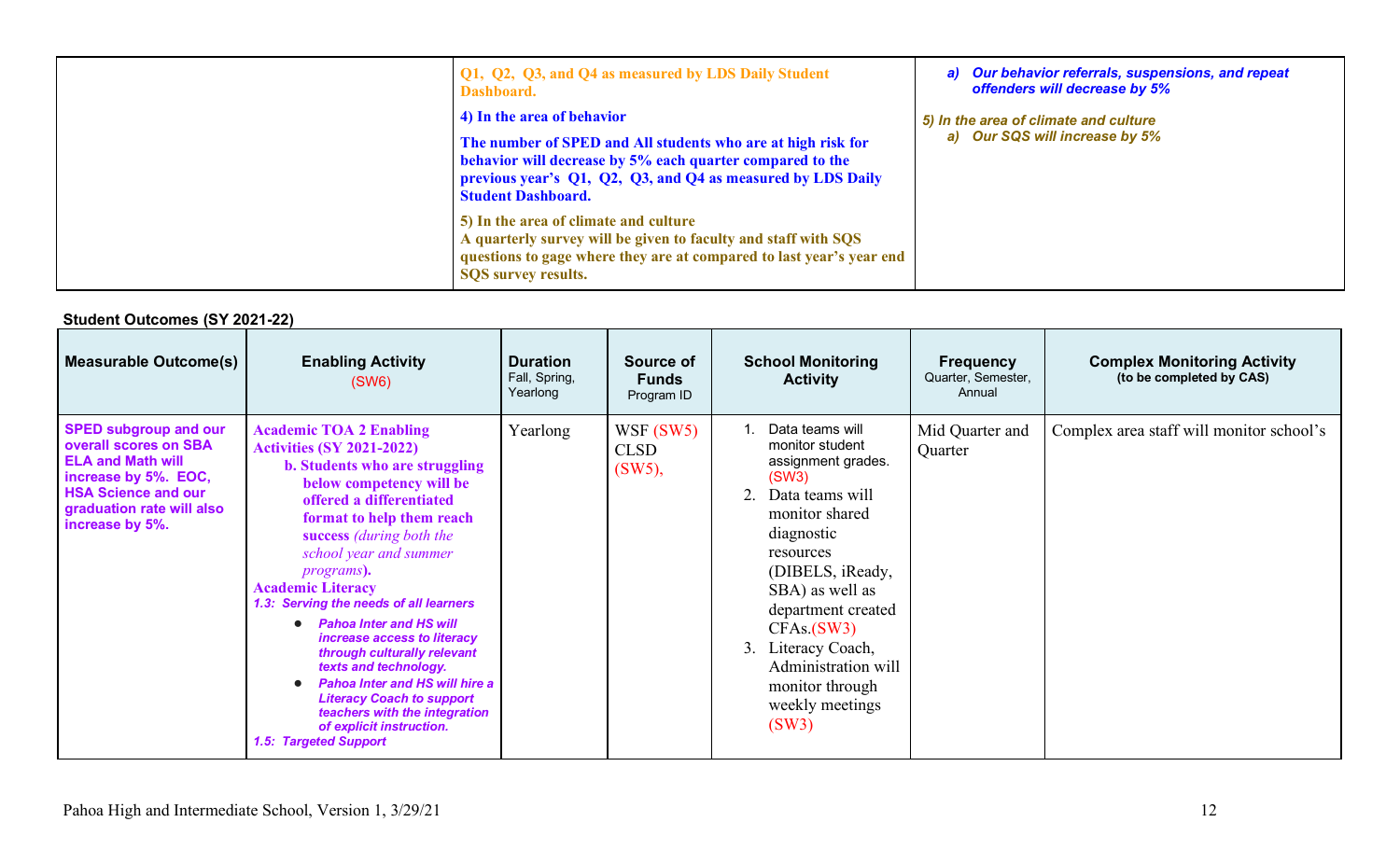|                                                                                                                                                                                         | <b>Pahoa Inter and HS will embed</b><br>principles of explicit<br>instruction.<br><b>Pahoa Inter and HS will focus</b><br>on Background Knowledge,<br><b>Explicit Comprehension</b><br><b>Strategies, Fluency and Word</b><br><b>Study for supplemental</b><br>intervention.                                                                                            |          |                                  |                                                                                                                                                                                                                                                                                                                          |                                                                                                                                        |                                          |
|-----------------------------------------------------------------------------------------------------------------------------------------------------------------------------------------|-------------------------------------------------------------------------------------------------------------------------------------------------------------------------------------------------------------------------------------------------------------------------------------------------------------------------------------------------------------------------|----------|----------------------------------|--------------------------------------------------------------------------------------------------------------------------------------------------------------------------------------------------------------------------------------------------------------------------------------------------------------------------|----------------------------------------------------------------------------------------------------------------------------------------|------------------------------------------|
| <b>SPED subgroup and our</b><br>overall scores on SBA<br><b>ELA and Math will</b><br>increase by 5%. EOC,<br><b>HSA Science and our</b><br>graduation rate will also<br>increase by 5%. | <b>Academic TOA 2 Enabling</b><br><b>Activities (SY 2021-2022)</b><br>c. Students will be provided<br>small group instruction for<br>inclusion classes with support<br>from teachers, educational<br>assistants or paraprofessional<br>tutors as needed. At the<br>middle school level, reading<br>intervention classes will be<br>added to work on literacy<br>skills. | Yearlong | WSF(SW5)<br><b>CLSD</b><br>(SW5) | 1. Teachers will<br>monitor student<br>daily assignments.<br>(SW3)<br>Data Teams will<br>2.<br>monitor iReady<br>assessments at<br>given intervals<br>(beginning, mid,<br>and end of year).<br>Dibels assessment<br>3.<br>for all intermediate<br>students at given<br>intervals<br>(beginning, mid,<br>and end of year) | 1. Mid<br>Quarter<br>and<br>Quarter<br>2.<br>Beginning<br>, Mid, and<br>End of<br>year<br>3. Beginning<br>, Mid, and<br>End of<br>year | Complex                                  |
| Our chronic absenteeism<br>will decrease by 5%                                                                                                                                          | <b>Attendance TOA 1 Enabling</b><br><b>Activities (SY 2021-2022)</b><br>a. Students will be provided<br>technology making lessons<br>more relevant and engaging<br>from the student's<br>perspective. For example,<br>videos can be used to apply<br>math concepts to current                                                                                           | Yearlong | WSF (SW5)                        | Administration and faculty<br>walkthroughs will be<br>collected and analyzed.<br>(SW3)<br>Attendance team will<br>monitor student progress<br>cross referencing the                                                                                                                                                      | Quarter                                                                                                                                | Complex area staff will monitor school's |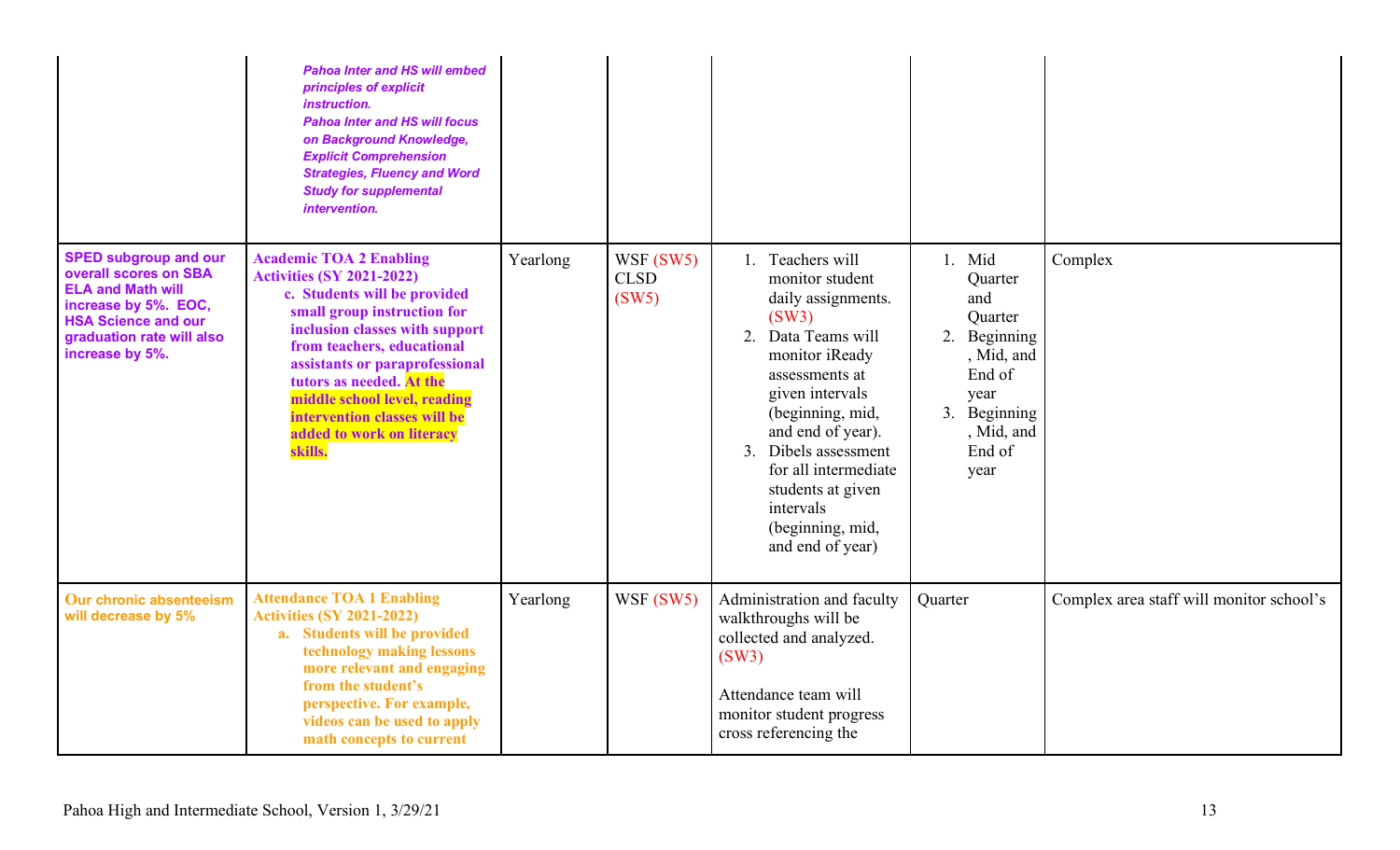|                                                                                               | events (such as the effect of<br>the COVID-19 virus).                                                                                                                                                                                                                                                            |          |           | walkthrough data collected.<br>(SW3)                                                                                            |                                 |  |
|-----------------------------------------------------------------------------------------------|------------------------------------------------------------------------------------------------------------------------------------------------------------------------------------------------------------------------------------------------------------------------------------------------------------------|----------|-----------|---------------------------------------------------------------------------------------------------------------------------------|---------------------------------|--|
| Our chronic absenteeism<br>will decrease by 5%                                                | <b>Attendance TOA 1 Enabling</b><br><b>Activities (SY 2021-2022)</b><br><b>b.</b> PHIS will host a quarterly<br>incentive event/activity for<br>students who have five or<br>fewer absences in a school<br><b>year or reduce their</b><br>personal number of<br>unexcused absences during<br>that quarter. (SW7) | Yearlong | WSF (SW5) | Attendance team will<br>monitor the effectiveness<br>of quarterly incentives.<br>(SW3)                                          | Quarter                         |  |
| Our chronic absenteeism<br>will decrease by 5%                                                | <b>Attendance TOA 1 Enabling</b><br><b>Activities (SY 2020-2021)</b><br>c. Middle School students will<br>use planners for students to<br>keep track of their<br>attendance and increase<br>parent communication. This<br>can be done by using<br>"stamps/stickers" instead<br>of tickets. (SW7)                 | Yearlong | WSF (SW5) | Attendance team will<br>monitor the effectiveness<br>by comparing last year's<br>attendance to this year's<br>attendance. (SW3) | Monthly                         |  |
| <b>Our behavior referrals,</b><br>suspensions, and repeat<br>offenders will decrease by<br>5% | <b>Behavior TOA 1 Enabling</b><br><b>Activities (SY 2021-2022)</b><br>a. Student expectations,<br>interventions and<br>consequences will be posted<br>in all classrooms and shared<br>with families during events<br>such as parent/teacher<br>conferences, open house etc.                                      | Yearlong | WSF (SW5) | Behavior team will<br>support posting student<br>expectations. (SW3)                                                            | Beginning of the<br>school year |  |
| <b>Our behavior referrals,</b><br>suspensions, and repeat<br>offenders will decrease by       | <b>Behavior TOA 2 Enabling</b><br><b>Activities (SY 2021-2022)</b><br><b>b.</b> School will ensure that<br>consequence is clear and                                                                                                                                                                              | Yearlong | WSF(SW5)  | Behavior team will<br>monitor student<br>consequences by                                                                        | Monthly                         |  |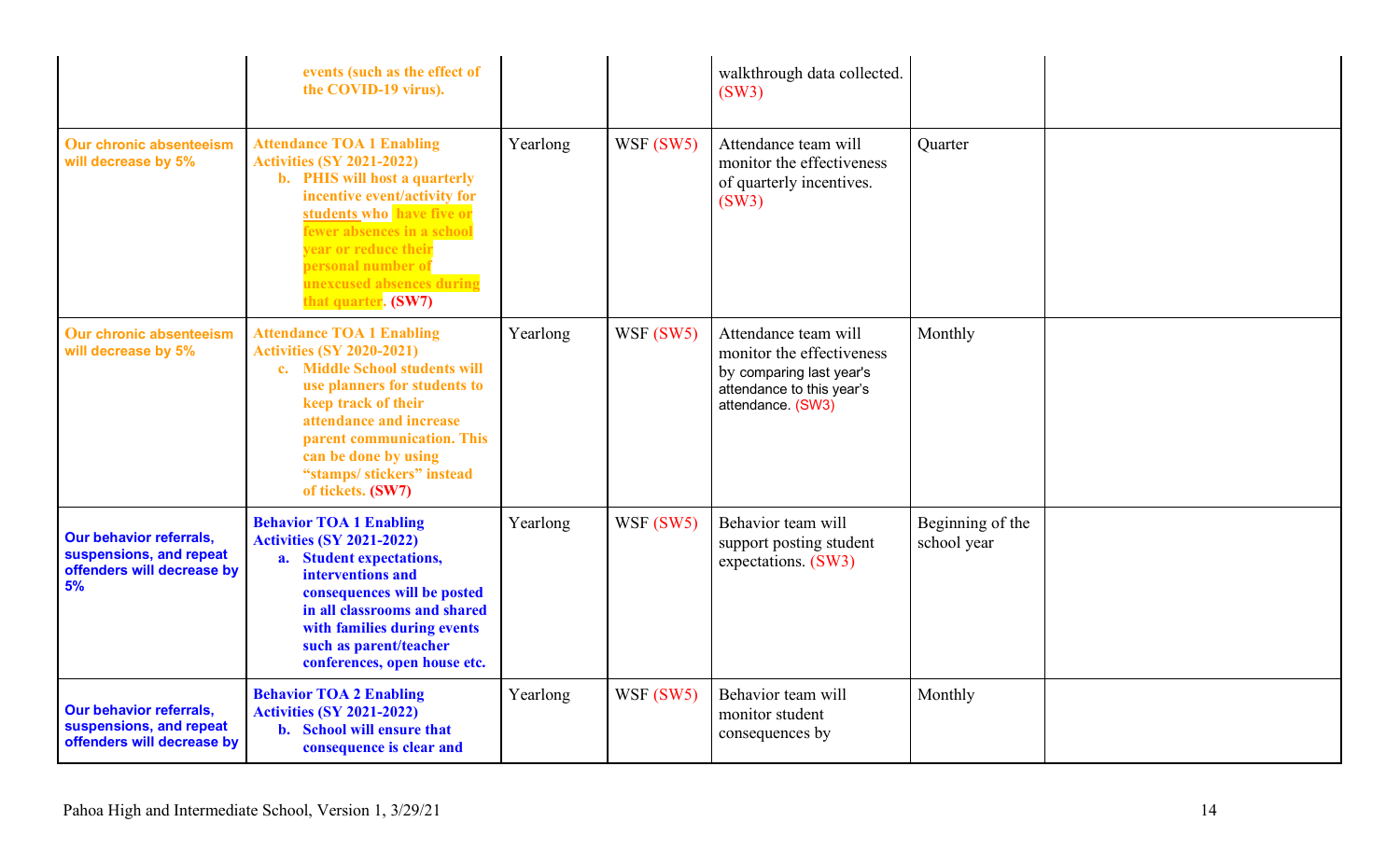| 5%                                                                                                                                                                 | honored consistently and<br>students will clearly know<br>their choices will result in a<br>consequence.                                                                                                                                                                                                                                                             |          |           | analyzing discipline data.<br>(SW3)                                                                                                                                                       |         |  |
|--------------------------------------------------------------------------------------------------------------------------------------------------------------------|----------------------------------------------------------------------------------------------------------------------------------------------------------------------------------------------------------------------------------------------------------------------------------------------------------------------------------------------------------------------|----------|-----------|-------------------------------------------------------------------------------------------------------------------------------------------------------------------------------------------|---------|--|
| <b>Our behavior referrals,</b><br>suspensions, and repeat<br>offenders will decrease by<br>5%                                                                      | <b>Behavior TOA 4 Enabling</b><br><b>Activities (SY 2021-2022)</b><br>d. Student voice will be<br>incorporated in decision<br>making about daily<br>activities, rules and<br>routines. For example, an<br>anonymous student<br>suggestion box in every<br>classroom as well as an<br>electronic version. (SW6)                                                       | Yearlong | WSF (SW5) | Climate and Culture<br>Committee along with<br><b>Student Body Government</b><br>will implement, monitor<br>and maintain these<br>systems with regular<br>reporting to<br>administration. | Monthly |  |
| <b>SQS survey will</b><br>increase by 5%<br><b>Student Voice</b><br>1. 100% of all students will<br>be surveyed quarterly<br>questions promoting student<br>voice. | <b>Climate and Culture TOA 1</b><br><b>Enabling Activities (SY 2021-2022)</b><br>a. The school will provide<br>multiple opportunities/<br>events/assemblies to<br>recognize student<br>achievement, behavior, and<br>attendance.                                                                                                                                     | Yearlong | WSF (SW5) | Climate and Culture team<br>will review student<br>surveys, grades,<br>achievement, behavior and<br>attendance data. (SW3)                                                                | Quarter |  |
| <b>SQS survey will</b><br>increase by 5%                                                                                                                           | <b>Climate and Culture TOA 1</b><br><b>Enabling Activities (SY2021-2022)</b><br>C. Through committee time on days<br>they do not meet, teachers given an<br>opportunity to work with students<br>and build after school clubs and<br>activities that will support additional<br>rigor, and safe space to express<br>themselves beyond the regular<br>classroom (SW6) | Yearlong | WSF (SW5) | Climate and Culture team<br>will review student<br>surveys, grades,<br>achievement, behavior and<br>attendance data. (SW3)                                                                | Quarter |  |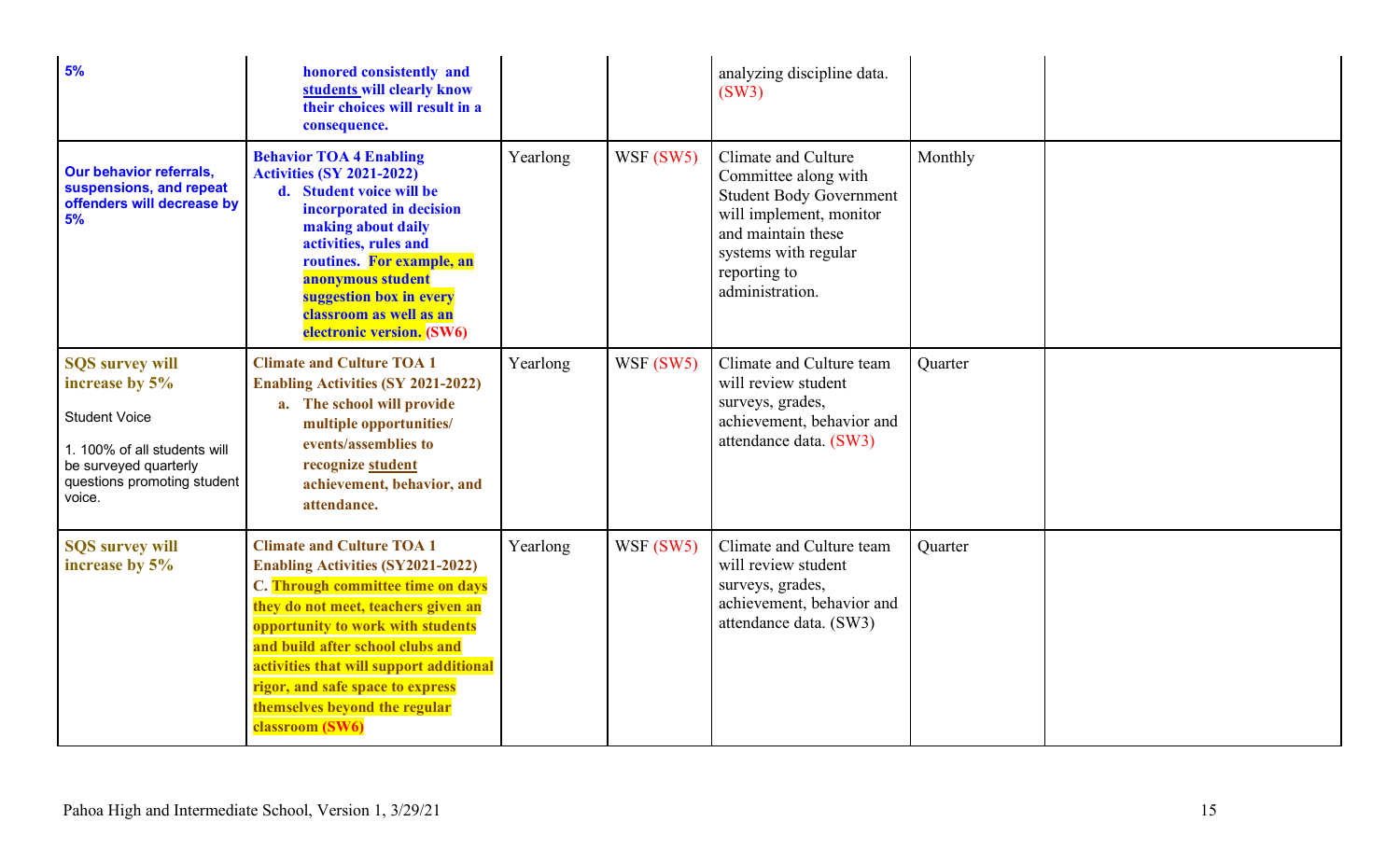| Staff Outcomes (SY 2021-22)                                                                                                                                                             |                                                                                                                                                                                                                                                                                                                                                                                                                                                                                                                                                                                                                                                                                                                                                                                                                                                                                                                                                          |                                              |                                                    |                                                                                        |                                                  |                                                                |  |  |
|-----------------------------------------------------------------------------------------------------------------------------------------------------------------------------------------|----------------------------------------------------------------------------------------------------------------------------------------------------------------------------------------------------------------------------------------------------------------------------------------------------------------------------------------------------------------------------------------------------------------------------------------------------------------------------------------------------------------------------------------------------------------------------------------------------------------------------------------------------------------------------------------------------------------------------------------------------------------------------------------------------------------------------------------------------------------------------------------------------------------------------------------------------------|----------------------------------------------|----------------------------------------------------|----------------------------------------------------------------------------------------|--------------------------------------------------|----------------------------------------------------------------|--|--|
| <b>Measurable Outcome(s)</b>                                                                                                                                                            | <b>Enabling Activity</b><br>(SW6)                                                                                                                                                                                                                                                                                                                                                                                                                                                                                                                                                                                                                                                                                                                                                                                                                                                                                                                        | <b>Duration</b><br>Fall, Spring,<br>Yearlong | Source of<br><b>Funds</b><br>Program ID            | <b>School Monitoring</b><br><b>Activity</b>                                            | <b>Frequency</b><br>Quarter, Semester,<br>Annual | <b>Complex Monitoring Activity</b><br>(to be completed by CAS) |  |  |
| <b>SPED subgroup and our</b><br>overall scores on SBA<br><b>ELA and Math will</b><br>increase by 5%. EOC,<br><b>HSA Science and our</b><br>graduation rate will also<br>increase by 5%. | <b>Academic TOA 1 Enabling</b><br><b>Activities (SY 2021-2022)</b><br>a. Teachers will incorporate<br><b>Culture-Base/Place-</b><br><b>Base/Problem-Based</b><br>activities and lessons in the<br>classroom including<br>essential questions that push<br>students' thinking processes<br>(during both the school year<br>and summer programs).<br><b>Academic Literacy</b><br><b>Intermediate and High School Grades</b><br>$7 - 12$<br>1.2: Integration of comprehensive<br><b>literacy instruction (National Reading</b><br><b>Panel Big 5)</b><br><b>Pahoa Inter and HS will focus</b><br>$\bullet$<br>on Text Comprehension.<br>o teaching short and<br>brief responses to<br>text<br>integrating oral<br>$\circ$<br>language and<br>vocabulary<br><b>Pahoa Inter and HS will</b><br>$\bullet$<br>enhance core instruction<br>with the principles of explicit<br>instruction.<br><b>Strong Evidence</b><br>(National Reading<br>Panel, IRIS Center) | Yearlong                                     | WSF (SW5)<br>Title I (SW5)<br><b>CLSD</b><br>(SW5) | Administration and faculty<br>walkthroughs will be<br>collected and analyzed.<br>(SW3) | Quarter                                          | To be filled in by the complex team                            |  |  |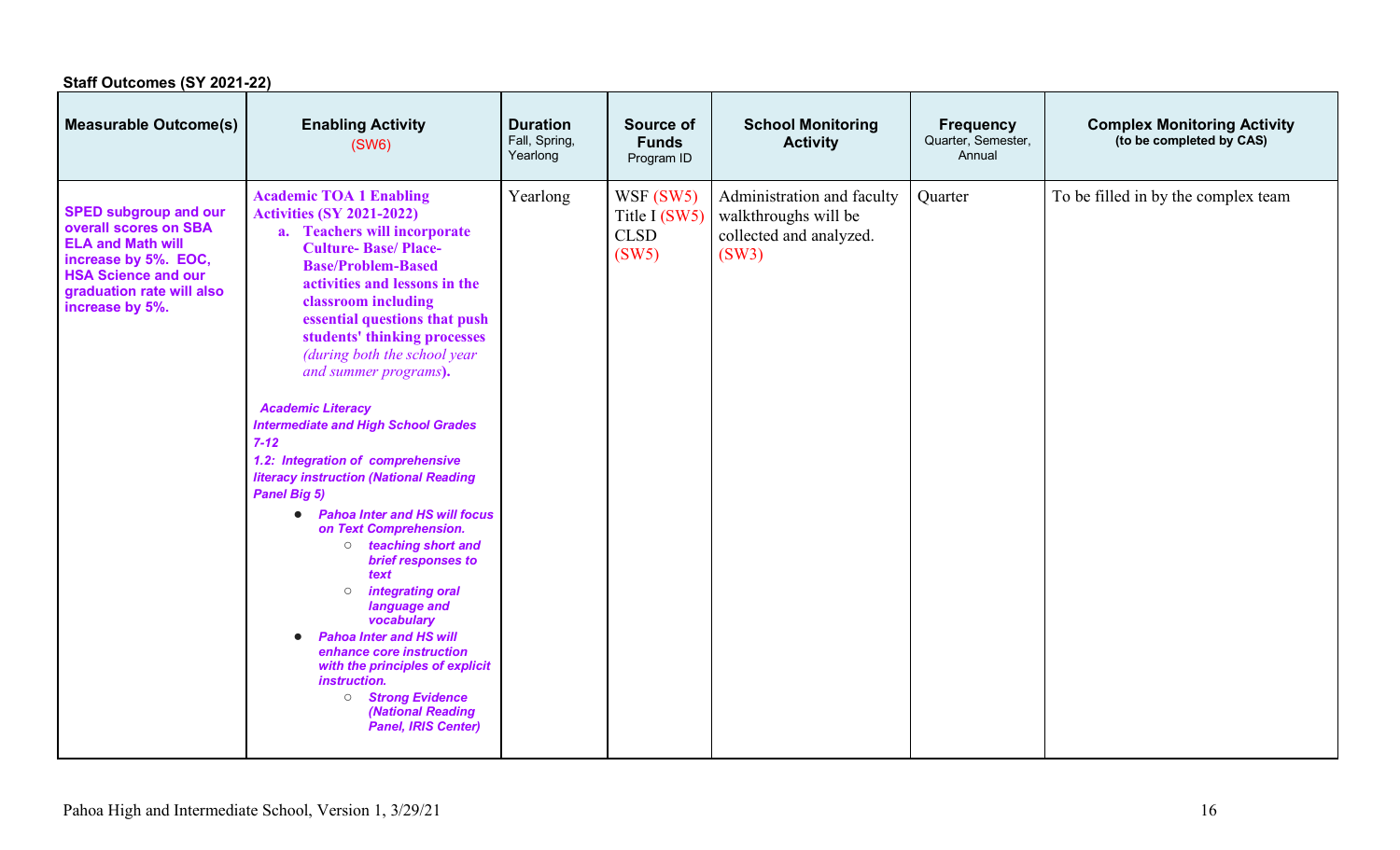| <b>SPED subgroup and our</b><br>overall scores on SBA<br><b>ELA and Math will</b><br>increase by 5%. EOC,<br><b>HSA Science and our</b><br>graduation rate will also<br>increase by 5%. | <b>Academic TOA 1 Enabling</b><br><b>Activities (SY 2021-2022)</b><br>b. Staff will give<br>encouragement, positive<br>praise, constructive<br>criticism, and focused<br>feedback in order for<br>students to feel their own<br>success and understand<br>what may need to be<br>adjusted for additional<br>success. | Yearlong | WSF (SW5)                         | Data teams will monitor<br>student progress in daily<br>assignments, assessments,<br>grades and summative<br>statewide assessments.<br>(SW3) | Monthly,<br>Quarterly |  |
|-----------------------------------------------------------------------------------------------------------------------------------------------------------------------------------------|----------------------------------------------------------------------------------------------------------------------------------------------------------------------------------------------------------------------------------------------------------------------------------------------------------------------|----------|-----------------------------------|----------------------------------------------------------------------------------------------------------------------------------------------|-----------------------|--|
| <b>SPED subgroup and our</b><br>overall scores on SBA<br><b>ELA and Math will</b><br>increase by 5%. EOC,<br><b>HSA Science and our</b><br>graduation rate will also<br>increase by 5%. | <b>Academic TOA 1 Enabling</b><br><b>Activities (SY 2021-2022)</b><br>c. Teachers will provide tasks<br>based on a rubric which<br>guides thinking skills to<br>higher levels of cognitive<br>understanding.                                                                                                         | Yearlong | WSF (SW5)                         | Faculty will monitor<br>students progress from<br>baseline rubric<br>measurement to the next<br>step quarterly. (SW3)                        | Quarter               |  |
| <b>SPED subgroup and our</b><br>overall scores on SBA<br><b>ELA and Math will</b><br>increase by 5%. EOC,<br><b>HSA Science and our</b><br>graduation rate will also<br>increase by 5%. | <b>Academic TOA 1 Enabling</b><br><b>Activities (SY 2021-2022)</b><br>d. Teachers will enhance core<br>instruction by implementing<br>the principles of explicit<br><b>instruction</b>                                                                                                                               | Yearlong | WSF(SW5)<br><b>CLSD</b><br>(SW5)  | Administration and faculty<br>walkthroughs will be<br>collected and analyzed.<br>(SW3)                                                       | Monthly               |  |
| <b>SPED subgroup and our</b><br>overall scores on SBA<br><b>ELA and Math will</b><br>increase by 5%. EOC,<br><b>HSA Science and our</b><br>graduation rate will also<br>increase by 5%. | <b>Academic TOA 2 Enabling</b><br><b>Activities (SY 2021-2022)</b><br>a. Providing training for<br>teachers on inclusion and<br>differentiation strategies<br>relating to students' various<br>learning abilities such as the<br>incorporation of online                                                             | Yearlong | WSF (SW5)<br><b>CLSD</b><br>(SW5) | <b>ART</b> will monitor<br>completion of PDs. (SW3)                                                                                          | Ouarter               |  |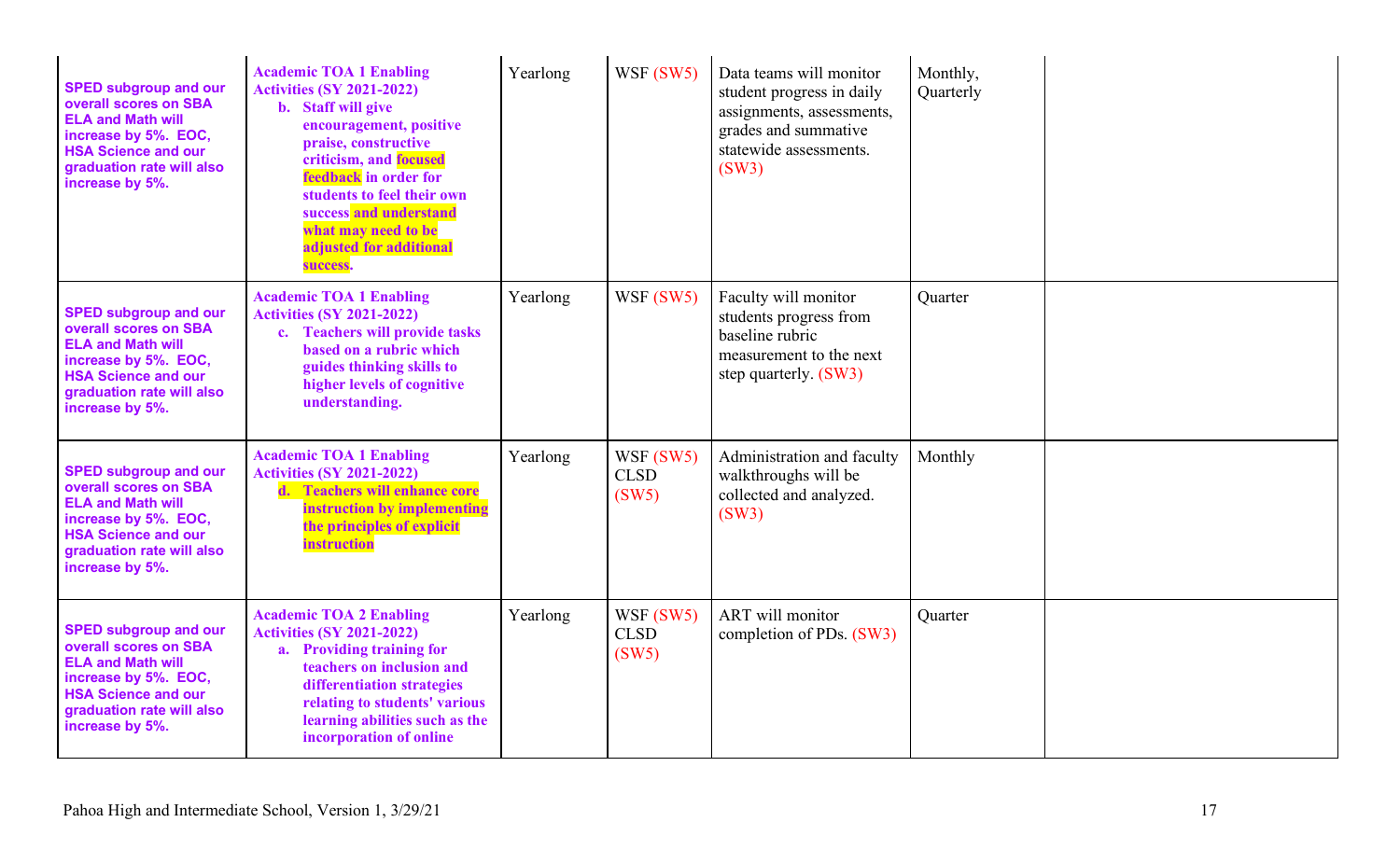| School Design<br>1. 100% of teachers will<br>attend PD on Visible<br>Learning.<br>2. 100% of all teachers will<br>select two Visible Learning<br>strategies this school year<br>implementing it in the<br>classroom.<br>3. 100% of PHIS faculty and<br>staff will learn about the<br>Visible Learning strategy<br>Collective Efficacy. | (Google Classroom) and<br><b>Hands-on projects to</b><br>provide a variety of<br>instructional strategies such<br>as Newsella, memes, jigsaw<br>method, feedback, etc.<br><b>Academic Literacy</b><br>$\mathbf{b}$ .<br>1.5: Targeted Support Pahoa<br>Inter and HS will embed<br>principles of explicit<br><i>instruction.</i><br><b>Pahoa Inter and HS will focus</b><br>on Background Knowledge,<br><b>Explicit Comprehension</b><br><b>Strategies, Fluency and Word</b><br><b>Study for supplemental</b><br>intervention. |          |                                   |                                                                     |         |  |
|----------------------------------------------------------------------------------------------------------------------------------------------------------------------------------------------------------------------------------------------------------------------------------------------------------------------------------------|-------------------------------------------------------------------------------------------------------------------------------------------------------------------------------------------------------------------------------------------------------------------------------------------------------------------------------------------------------------------------------------------------------------------------------------------------------------------------------------------------------------------------------|----------|-----------------------------------|---------------------------------------------------------------------|---------|--|
| <b>SPED subgroup and our</b><br>overall scores on SBA<br><b>ELA and Math will</b><br>increase by 5%. EOC,<br><b>HSA Science and our</b><br>graduation rate will also<br>increase by 5%.                                                                                                                                                | <b>Academic TOA 3 Enabling</b><br><b>Activities (SY 2021-2022)</b><br><b>Teachers will incorporate</b><br>rubrics for higher order<br>activities for students to<br>engage in student/peer<br>reflection and self-<br>assessment from weak to<br>proficient. (SW6)                                                                                                                                                                                                                                                            | Yearlong | WSF(SW5)                          | Committees and ART will<br>monitor along with DHs<br>and data teams | Monthly |  |
| <b>SPED subgroup and our</b><br>overall scores on SBA<br><b>ELA and Math will</b><br>increase by 5%. EOC,<br><b>HSA Science and our</b><br>graduation rate will also<br>increase by 5%.                                                                                                                                                | <b>Academic TOA 3 Enabling</b><br><b>Activities (SY 2021-2022)</b><br><b>Chunking activities to adapt</b><br>to the needs of individual<br>students will allow students<br>to improve. (SW6)<br><b>Pahoa Inter and HS will</b><br>enhance core instruction with<br>the principles of explicit<br>instruction.                                                                                                                                                                                                                 | Yearlong | WSF (SW5)<br><b>CLSD</b><br>(SW5) | Data teams will monitor                                             | Monthly |  |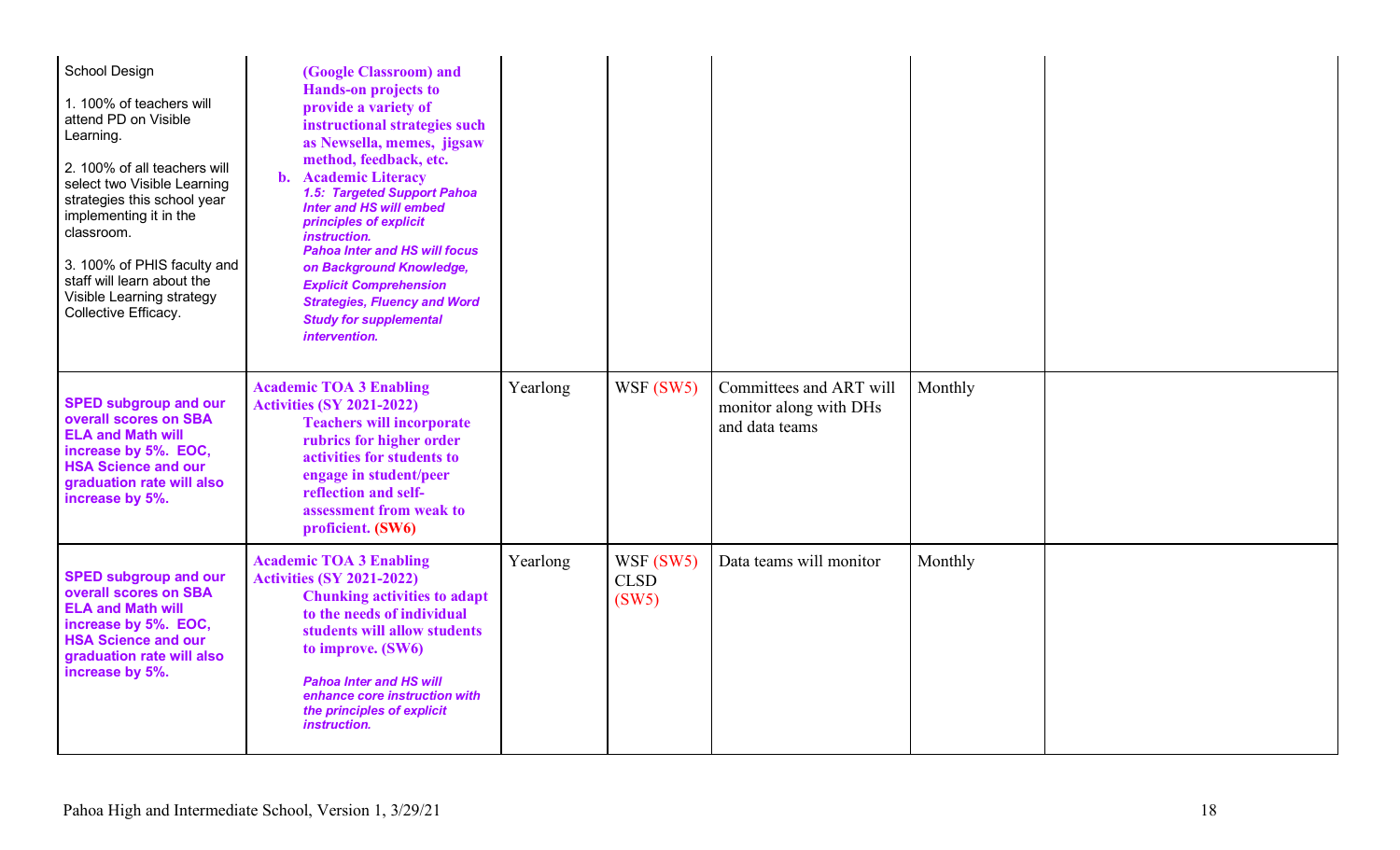|                                                                                                                                                                                         | <b>Strong Evidence (National Reading</b><br><b>Panel, IRIS Center)</b>                                                                                                                                                                                                                                                                                                                                                                                                                                                                                                                                                                           |          |                                   |                                                                                                                                                                   |         |  |
|-----------------------------------------------------------------------------------------------------------------------------------------------------------------------------------------|--------------------------------------------------------------------------------------------------------------------------------------------------------------------------------------------------------------------------------------------------------------------------------------------------------------------------------------------------------------------------------------------------------------------------------------------------------------------------------------------------------------------------------------------------------------------------------------------------------------------------------------------------|----------|-----------------------------------|-------------------------------------------------------------------------------------------------------------------------------------------------------------------|---------|--|
| <b>SPED subgroup and our</b><br>overall scores on SBA<br><b>ELA and Math will</b><br>increase by 5%. EOC,<br><b>HSA Science and our</b><br>graduation rate will also<br>increase by 5%. | <b>Academic TOA 3 Enabling</b><br><b>Activities (SY 2021-2022)</b><br><b>Teachers create and/or find</b><br>engaging, culturally<br>relevant activities / lessons.<br>They also incorporate<br>hands-on activities when<br>possible (such as NewsELA,<br>memes, projects etc). (SW6)<br><b>Academic Literacy 1.3</b><br><b>Serving the needs of all learners</b><br><b>Pahoa Inter and HS will</b><br>$\bullet$<br>increase access to literacy<br>through culturally relevant<br>texts and technology.<br><b>Pahoa Inter and HS will hire a</b><br><b>Literacy Coach to support</b><br>teachers with the integration<br>of explicit instruction. | Yearlong | WSF (SW5)<br><b>CLSD</b><br>(SW5) | Walkthrough observation<br>with admin and literacy<br>coach                                                                                                       |         |  |
| <b>SPED subgroup and our</b><br>overall scores on SBA<br><b>ELA and Math will</b><br>increase by 5%. EOC,<br><b>HSA Science and our</b><br>graduation rate will also<br>increase by 5%. | <b>Academic TOA 3 Enabling</b><br><b>Activities (SY 2021-2022)</b><br>Teachers need to be given time to<br>freely collaborate to develop and<br>share effective learning strategies to<br>further students' critical thinking<br>skills. This includes a focus during<br>data teams to include multi<br>disciplinary teams and grade level<br>teaming in support of both<br>interdisciplinary assignments as<br>well as increased literacy practices<br>(SW6)                                                                                                                                                                                    | Yearlong | WSF (SW5)<br><b>CLSD</b><br>(SW5) | Data teams and committees<br>will monitor the<br>implementation of<br>programs/cocurricular<br>activities for success as<br>compared to scores and<br>attendance. | Quarter |  |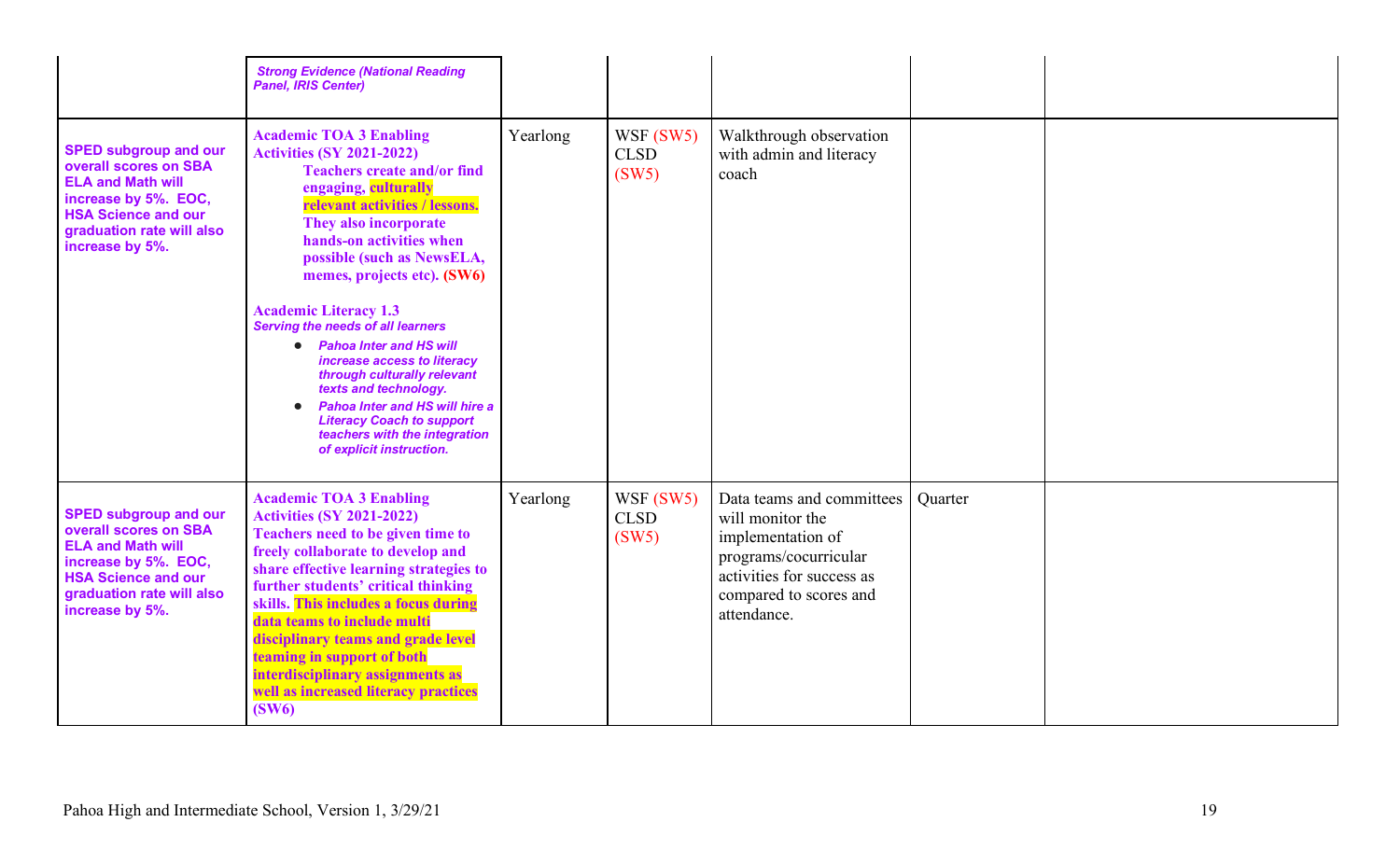| <b>SPED subgroup and our</b><br>overall scores on SBA<br><b>ELA and Math will</b><br>increase by 5%. EOC,<br><b>HSA Science and our</b><br>graduation rate will also<br>increase by 5%. | <b>Academic TOA 3 Enabling</b><br><b>Activities (SY 2021-2022)</b><br><b>Through a rotational schedule</b><br>during committee time, teachers<br>will choose specific projects, clubs,<br>groups to work with and will work<br>to align student club/extra<br>curricular activities in order to<br>promote                                                                                                                                                                                                                                                                                                                                                                                                                                                                                                                                                                         | Yearlong | WSF (SW5)                        | Data teams and committees<br>will monitor the<br>implementation of<br>programs/cocurricular<br>activities for success as<br>compared to scores and<br>attendance. | Quarter |  |
|-----------------------------------------------------------------------------------------------------------------------------------------------------------------------------------------|------------------------------------------------------------------------------------------------------------------------------------------------------------------------------------------------------------------------------------------------------------------------------------------------------------------------------------------------------------------------------------------------------------------------------------------------------------------------------------------------------------------------------------------------------------------------------------------------------------------------------------------------------------------------------------------------------------------------------------------------------------------------------------------------------------------------------------------------------------------------------------|----------|----------------------------------|-------------------------------------------------------------------------------------------------------------------------------------------------------------------|---------|--|
|                                                                                                                                                                                         | <b>Academic TOA 3 Enabling</b><br><b>Activities (SY 2021-2022)</b><br><b>Teachers will support the</b><br>articulation of critical thinking by<br>providing students the opportunity<br>to explain their thinking through<br>verbal and written expression.<br>(SW6)<br><b>Academic Literacy</b><br><b>Intermediate and High School Grades</b><br>$7 - 12$<br>1.2: Integration of comprehensive<br><b>literacy instruction (National Reading</b><br><b>Panel Big 5)</b><br><b>Pahoa Inter and HS will focus</b><br>$\bullet$<br>on Text Comprehension.<br>o teaching short and<br>brief responses to<br>text<br>integrating oral<br>$\circ$<br>language and<br>vocabulary<br><b>Pahoa Inter and HS will</b><br>enhance core instruction<br>with the principles of explicit<br>instruction.<br><b>Strong Evidence</b><br>$\circ$<br>(National Reading<br><b>Panel, IRIS Center)</b> | Yearlong | WSF(SW5)<br><b>CLSD</b><br>(SW5) | Walkthrough observation<br>with admin and literacy<br>coach                                                                                                       | month   |  |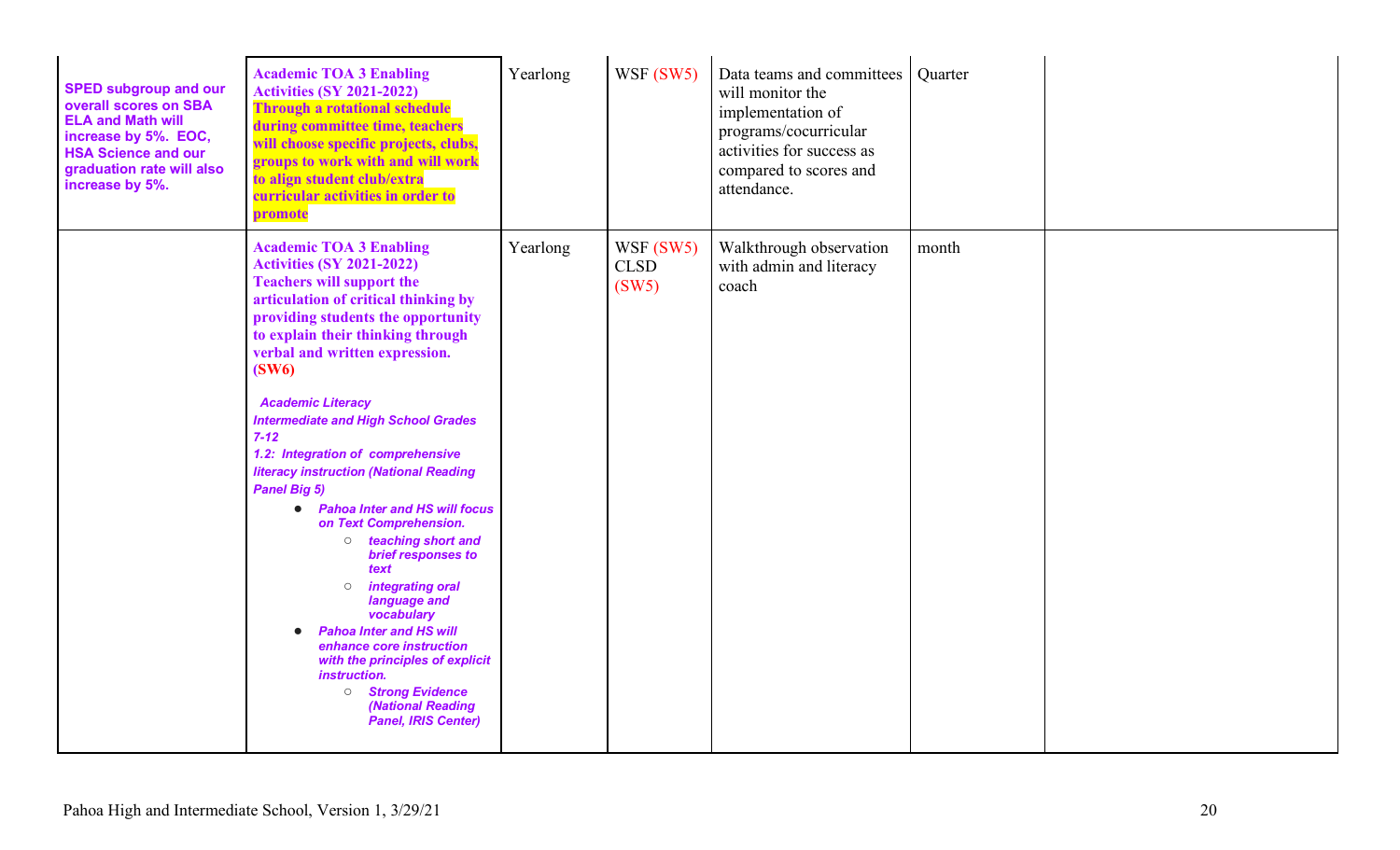|                                                                                                                                                                                | <b>Academic TOA 3 Enabling</b><br><b>Activities (SY 2021-2022)</b><br><b>Teachers will teach students critical</b><br>learning strategies and how to deal<br>with complex situations by<br>participating in hands-on activities<br>that promote critical thinking.<br>(SW6)<br><b>Academic Literacy</b><br><b>Intermediate and High School Grades</b><br>$7 - 12$<br>1.2: Integration of comprehensive<br><b>literacy instruction (National Reading</b><br><b>Panel Big 5)</b><br><b>Pahoa Inter and HS will focus</b><br>$\bullet$<br>on Text Comprehension.<br>o teaching short and<br>brief responses to<br>text<br>integrating oral<br>$\circ$<br>language and<br>vocabulary<br><b>Pahoa Inter and HS will</b><br>enhance core instruction<br>with the principles of explicit<br>instruction.<br><b>Strong Evidence</b><br>(National Reading<br>Panel, IRIS Center) | Yearlong | WSF $(SW5)$ ,<br><b>CLSD</b><br>(SW5) | Walkthrough observation<br>with admin and literacy<br>coach | Month   |  |
|--------------------------------------------------------------------------------------------------------------------------------------------------------------------------------|-------------------------------------------------------------------------------------------------------------------------------------------------------------------------------------------------------------------------------------------------------------------------------------------------------------------------------------------------------------------------------------------------------------------------------------------------------------------------------------------------------------------------------------------------------------------------------------------------------------------------------------------------------------------------------------------------------------------------------------------------------------------------------------------------------------------------------------------------------------------------|----------|---------------------------------------|-------------------------------------------------------------|---------|--|
| <b>WIDA ELL scores will</b><br>increase by 5%<br>proficiency<br>School Design<br>1. 100% of teachers will<br>attend PD on Visible<br>Learning.<br>2. 100% of all teachers will | <b>ELL TOA 1 Enabling Activities (SY</b><br>$2021 - 2022$<br>a. Teachers will be provided at<br>least one or more ELL best<br>practices strategies<br>workshops such as data<br>teams, PDs during staff<br>meetings or workshops to<br>assist students in all<br>settings.                                                                                                                                                                                                                                                                                                                                                                                                                                                                                                                                                                                              | Yearlong | WSF(SW5)<br><b>CLSD</b><br>(SW5)      | ART will monitor<br>completion of PDs. (SW3)                | Quarter |  |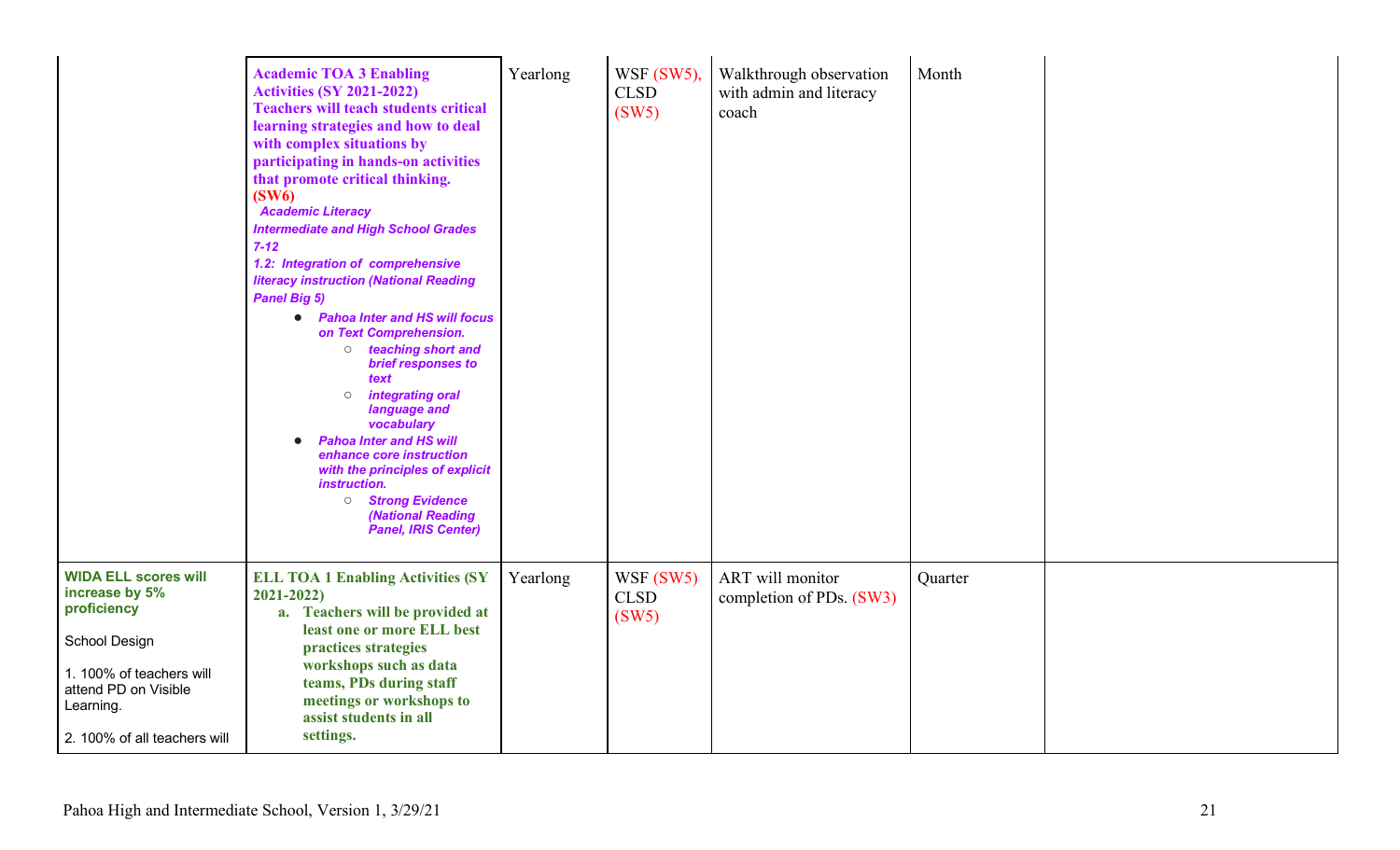| select two Visible Learning<br>strategies this school year<br>implementing it in the<br>classroom.<br>3. 100% of PHIS faculty and<br>staff will learn about the<br>Visible Learning strategy<br>Collective Efficacy.                                                                                                                                                           | <b>Academic Literacy</b><br><b>Intermediate and High School Grades</b><br>$7 - 12$<br>1.2: Integration of comprehensive<br><b>literacy instruction (National Reading</b><br><b>Panel Big 5)</b><br>• Pahoa Inter and HS will focus<br>on Text Comprehension.<br>o teaching short and<br>brief responses to<br>text<br>integrating oral<br>$\bigcirc$<br>language and<br>vocabulary<br><b>Pahoa Inter and HS will</b><br>enhance core instruction<br>with the principles of explicit<br>instruction.<br><b>Strong Evidence</b><br>(National Reading<br><b>Panel, IRIS Center)</b> |          |                                  |                                              |         |  |
|--------------------------------------------------------------------------------------------------------------------------------------------------------------------------------------------------------------------------------------------------------------------------------------------------------------------------------------------------------------------------------|----------------------------------------------------------------------------------------------------------------------------------------------------------------------------------------------------------------------------------------------------------------------------------------------------------------------------------------------------------------------------------------------------------------------------------------------------------------------------------------------------------------------------------------------------------------------------------|----------|----------------------------------|----------------------------------------------|---------|--|
| <b>WIDA ELL scores will</b><br>increase by 5%<br>proficiency<br>School Design<br>1. 100% of teachers will<br>attend PD on Visible<br>Learning.<br>2. 100% of all teachers will<br>select two Visible Learning<br>strategies this school year<br>implementing it in the<br>classroom.<br>3. 100% of PHIS faculty and<br>staff will learn about the<br>Visible Learning strategy | <b>ELL TOA 1 Enabling Activities (SY</b><br>$2021 - 2022$<br>b. Staff needs more one-to-one<br>strategies to support<br>students in ELL with<br>various language barriers<br>and difficulties in all<br>core/elective classes.<br><b>Academic Literacy</b><br><b>Intermediate and High School Grades</b><br>$7 - 12$<br>1.2: Integration of comprehensive<br><b>literacy instruction (National Reading</b><br><b>Panel Big 5)</b><br><b>Pahoa Inter and HS will focus</b><br>$\bullet$<br>on Text Comprehension.<br>teaching short and<br>$\circ$<br>brief responses to          | Yearlong | WSF(SW5)<br><b>CLSD</b><br>(SW5) | ART will monitor<br>completion of PDs. (SW3) | Quarter |  |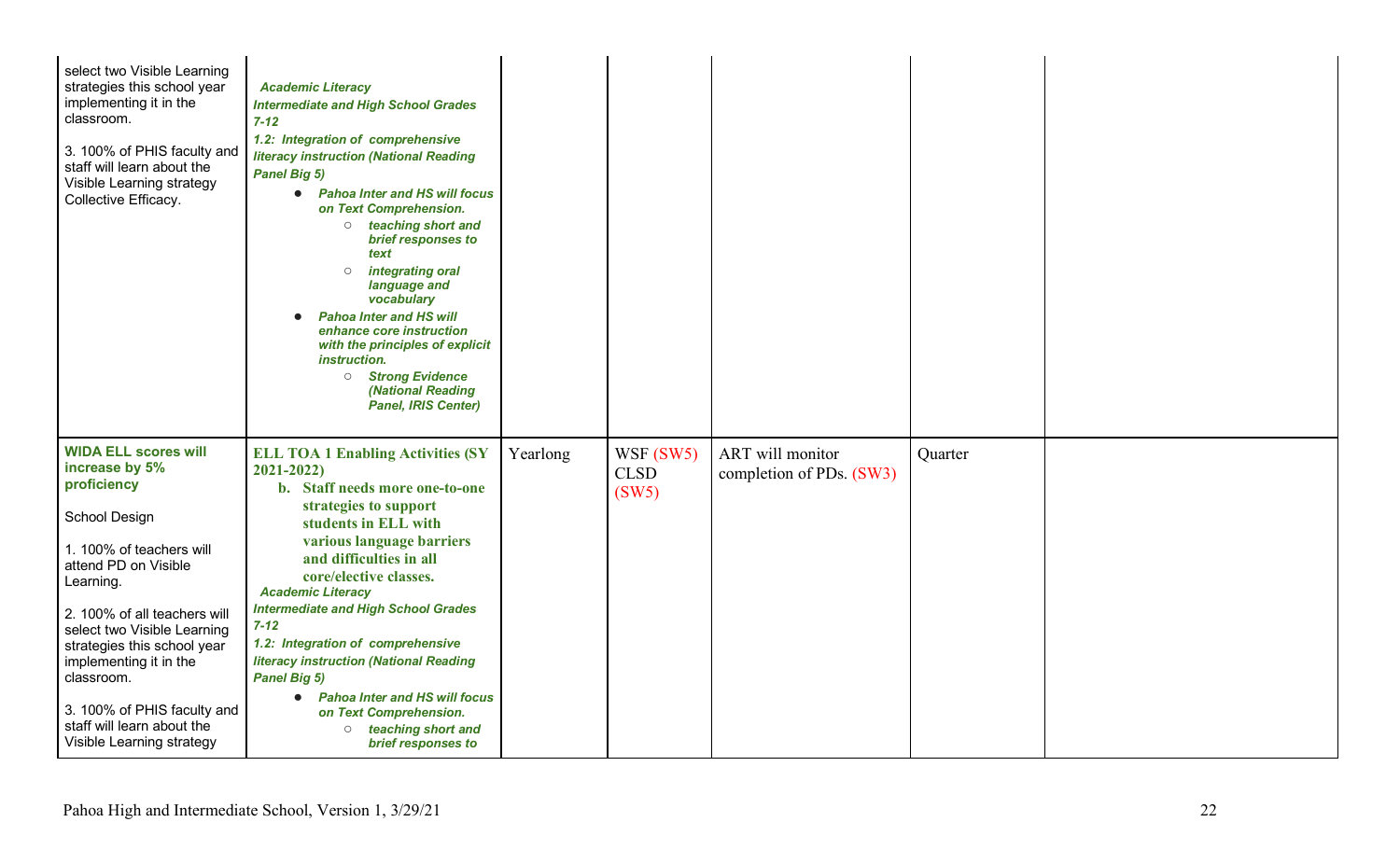| Collective Efficacy.                                         | text<br>integrating oral<br>$\circ$<br>language and<br>vocabulary<br><b>Pahoa Inter and HS will</b><br>enhance core instruction<br>with the principles of explicit<br>instruction.<br><b>Strong Evidence</b><br>(National Reading<br>Panel, IRIS Center)<br>1.3: Serving the needs of all learners<br><b>Pahoa Inter and HS will</b><br>$\bullet$<br>increase access to literacy<br>through culturally relevant<br>texts and technology.<br><b>Pahoa Inter and HS will hire a</b><br>$\bullet$<br><b>Literacy Coach to support</b><br>teachers with the integration<br>of explicit instruction. |          |                                  |                                                    |                                          |  |
|--------------------------------------------------------------|-------------------------------------------------------------------------------------------------------------------------------------------------------------------------------------------------------------------------------------------------------------------------------------------------------------------------------------------------------------------------------------------------------------------------------------------------------------------------------------------------------------------------------------------------------------------------------------------------|----------|----------------------------------|----------------------------------------------------|------------------------------------------|--|
| <b>WIDA ELL scores will</b><br>increase by 5%<br>proficiency | <b>ELL TOA 1 Enabling Activities (SY</b><br>$2021 - 2022$<br>c. Teachers share<br>collaborative techniques to<br>best enhance the learning<br>for ELL students                                                                                                                                                                                                                                                                                                                                                                                                                                  | Yearlong | WSF $(SW5)$                      | Documented in data team<br>agenda and notes. (SW3) | Quarter                                  |  |
| <b>WIDA ELL scores will</b><br>increase by 5%<br>proficiency | e. EL Administrator, EL<br><b>Coordinator, and Literacy</b><br><b>Coordinator will meet</b><br>regularly to monitor EL<br>student progress and<br>supports. (SW6)<br>1.3: Serving the needs of all learners<br>• Pahoa Inter and HS will hire a<br><b>Literacy Coach to support</b><br>teachers with the integration<br>of explicit instruction.                                                                                                                                                                                                                                                | Yearlong | WSF(SW5)<br><b>CLSD</b><br>(SW5) | Documented through team<br>agenda and notes (SW3)  | Monthly,<br>Quarterly,<br>Semester, year |  |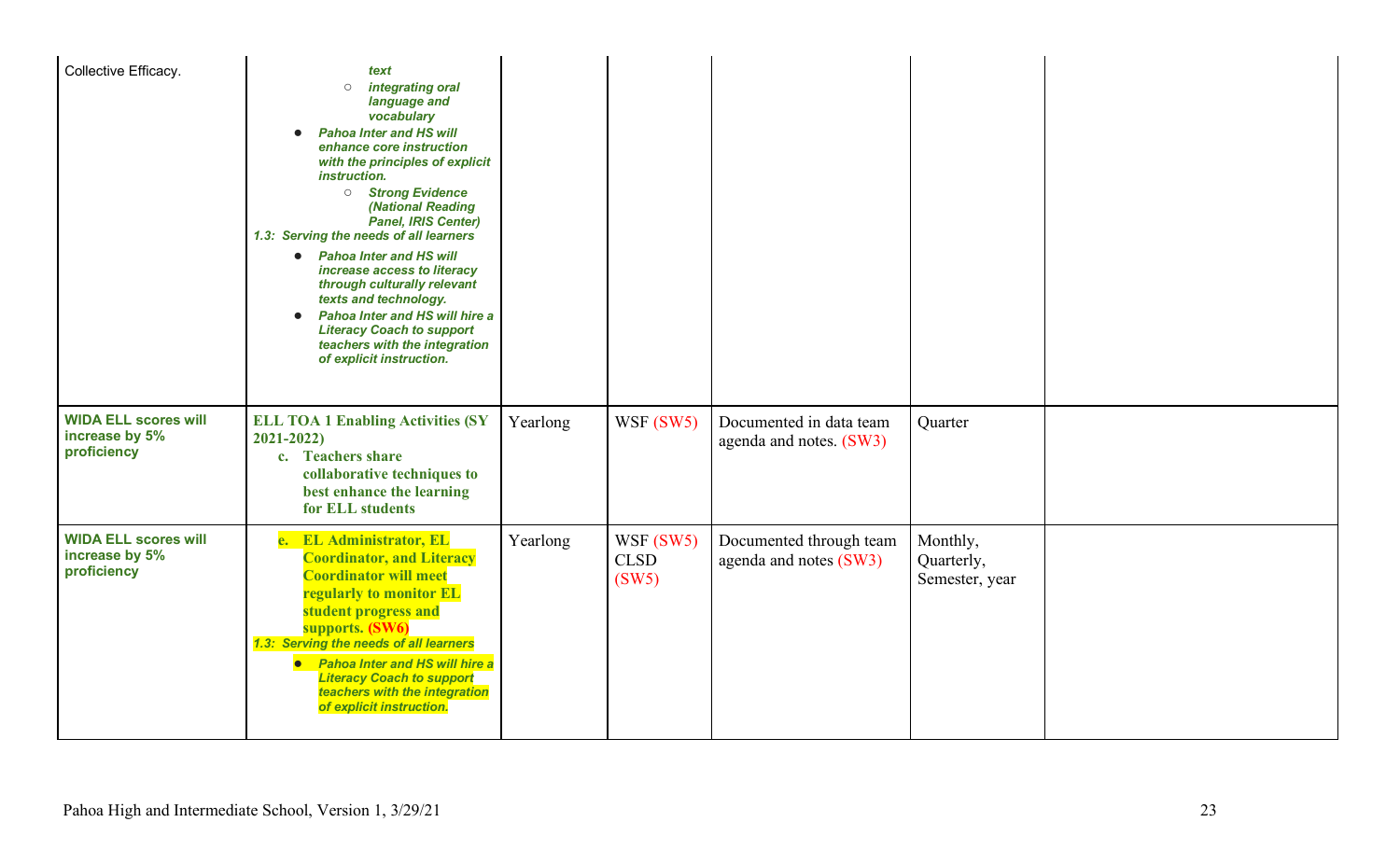| Our chronic absenteeism<br>will decrease by 5% | <b>Attendance TOA 2 Enabling</b><br><b>Activities (SY 2021-2022)</b><br><b>Teachers will accurately</b><br>record students attending<br>courses. Counselors,<br>support staff and finally<br>administration will notify<br>parents and students about<br>their chronic absences.<br>(SW6, SW7)<br><b>Family Literacy</b><br>1.6: Family Literacy<br><b>Pahoa Inter and HS will</b><br>$\bullet$<br>provide training for our staff<br>about asset-based family and<br>community partnerships<br><b>Pahoa Inter and HS will</b><br>provide a safe, trusting<br>platform for our families and<br>community members to<br>connect | Monthly | WSF(SW5)<br><b>CLSD</b><br>(SW5) | Documented through<br>attendance team agenda<br>and notes (SW3)                                                                                         | Monthly,<br>Quarterly,<br>Semester, year |  |
|------------------------------------------------|-------------------------------------------------------------------------------------------------------------------------------------------------------------------------------------------------------------------------------------------------------------------------------------------------------------------------------------------------------------------------------------------------------------------------------------------------------------------------------------------------------------------------------------------------------------------------------------------------------------------------------|---------|----------------------------------|---------------------------------------------------------------------------------------------------------------------------------------------------------|------------------------------------------|--|
| Our chronic absenteeism<br>will decrease by 5% | <b>Attendance TOA 2 Enabling</b><br><b>Activities (SY 2021-2022)</b><br><b>Teacher committee along</b><br>with Administration will<br>clearly establish a system of<br>rewards and consequences<br>to encourage maximum<br>student attendance. (SW6,<br><b>SW7</b> )                                                                                                                                                                                                                                                                                                                                                          |         | WSF (SW5)                        | Documented through<br>attendance team agenda<br>and notes (SW3)                                                                                         | Monthly,<br>Quarterly,<br>Semester, year |  |
| Our chronic absenteeism<br>will decrease by 5% | <b>Attendance TOA 2 Enabling</b><br><b>Activities (SY 2021-2022)</b><br><b>PHIS</b> will elicit support<br>from the complex area team<br>to create an attendance<br>support tier system with<br>tiered specific interventions<br>to encourage attendance.                                                                                                                                                                                                                                                                                                                                                                     |         | WSF(SW5)                         | Documented through<br>attendance team agenda<br>and notes (SW3)<br>Work with Student Support<br>Systems complex area staff<br>and juvenile court system | Monthly,<br>Quarterly,<br>Semester, year |  |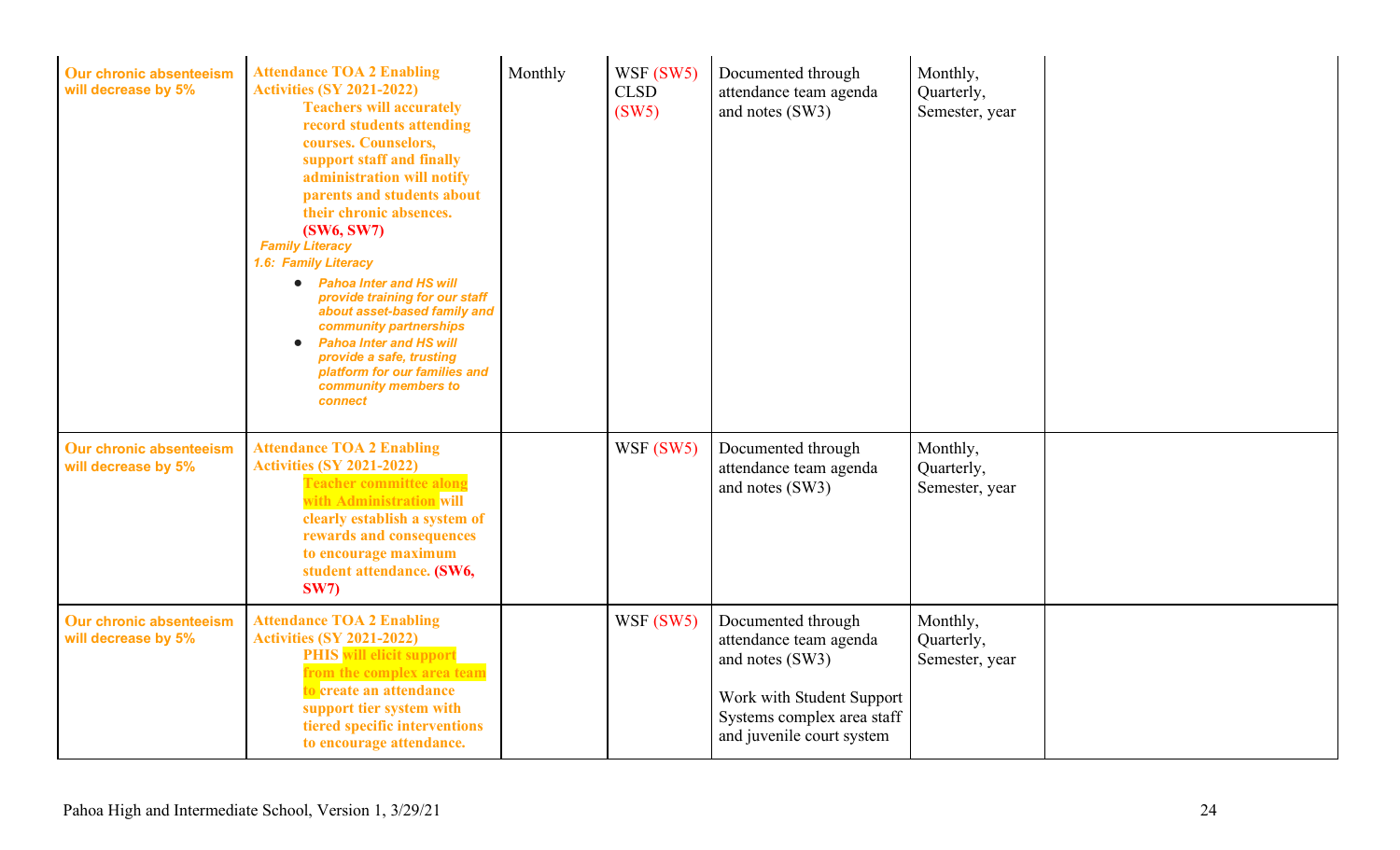|                                                                                                                                                                                                                                                                                                                                                                                    | <b>(SW6, SW7)</b>                                                                                                                                                                                                                                                                                                  |          |                                                            | for parent/guardian<br>engagement                                                                                  |         |  |
|------------------------------------------------------------------------------------------------------------------------------------------------------------------------------------------------------------------------------------------------------------------------------------------------------------------------------------------------------------------------------------|--------------------------------------------------------------------------------------------------------------------------------------------------------------------------------------------------------------------------------------------------------------------------------------------------------------------|----------|------------------------------------------------------------|--------------------------------------------------------------------------------------------------------------------|---------|--|
| <b>Our behavior referrals,</b><br>suspensions, and repeat<br>offenders will decrease by<br>5%                                                                                                                                                                                                                                                                                      | <b>Behavior TOA 1 Enabling</b><br><b>Activities (SY 2021-2022)</b><br>b. Admin will have clear,<br>consistent expectations,<br>interventions and<br>consequences.                                                                                                                                                  | Yearlong | WSF (SW5)                                                  | Behavior team will<br>monitor student behavior<br>data by analyzing<br>discipline data and SQS<br>surveys. $(SW3)$ | Quarter |  |
| <b>Our behavior referrals,</b><br>suspensions, and repeat<br>offenders will decrease by<br>5%                                                                                                                                                                                                                                                                                      | <b>Behavior TOA 1 Enabling</b><br><b>Activities (SY 2021-2022)</b><br>c. If Admin and Teachers agree<br>upon clear, posted,<br>repetitive, and consistent<br>schoolwide rules and<br>expectations then Teachers<br>will be able to enforce them<br>daily and students will follow<br>more consistently and fairly. | Yearlong | WSF (SW5)                                                  | Behavior team will<br>monitor student behavior<br>by analyzing discipline<br>data. $(SW3)$                         | Monthly |  |
| <b>Our behavior referrals,</b><br>suspensions, and repeat<br>offenders will decrease by<br>5%<br>School Design<br>1. 100% of teachers will<br>attend PD on Visible<br>Learning.<br>2. 100% of all teachers will<br>select two Visible Learning<br>strategies this school year<br>implementing it in the<br>classroom.<br>3. 100% of PHIS faculty and<br>staff will learn about the | <b>Behavior TOA 2 Enabling</b><br><b>Activities (SY 2021-2022)</b><br>a. Using restorative practices<br>and PBIS systems, teachers<br>will provide concrete<br>choices for students to<br>correct their behavior<br>(during both the school year<br>and summer programs).                                          | Yearlong | WSF (SW5),<br>Title I<br>$(SW5)$ .<br><b>CLSD</b><br>(SW5) | Administration and faculty<br>walkthroughs will be<br>collected and analyzed.<br>(SW3)                             | Quarter |  |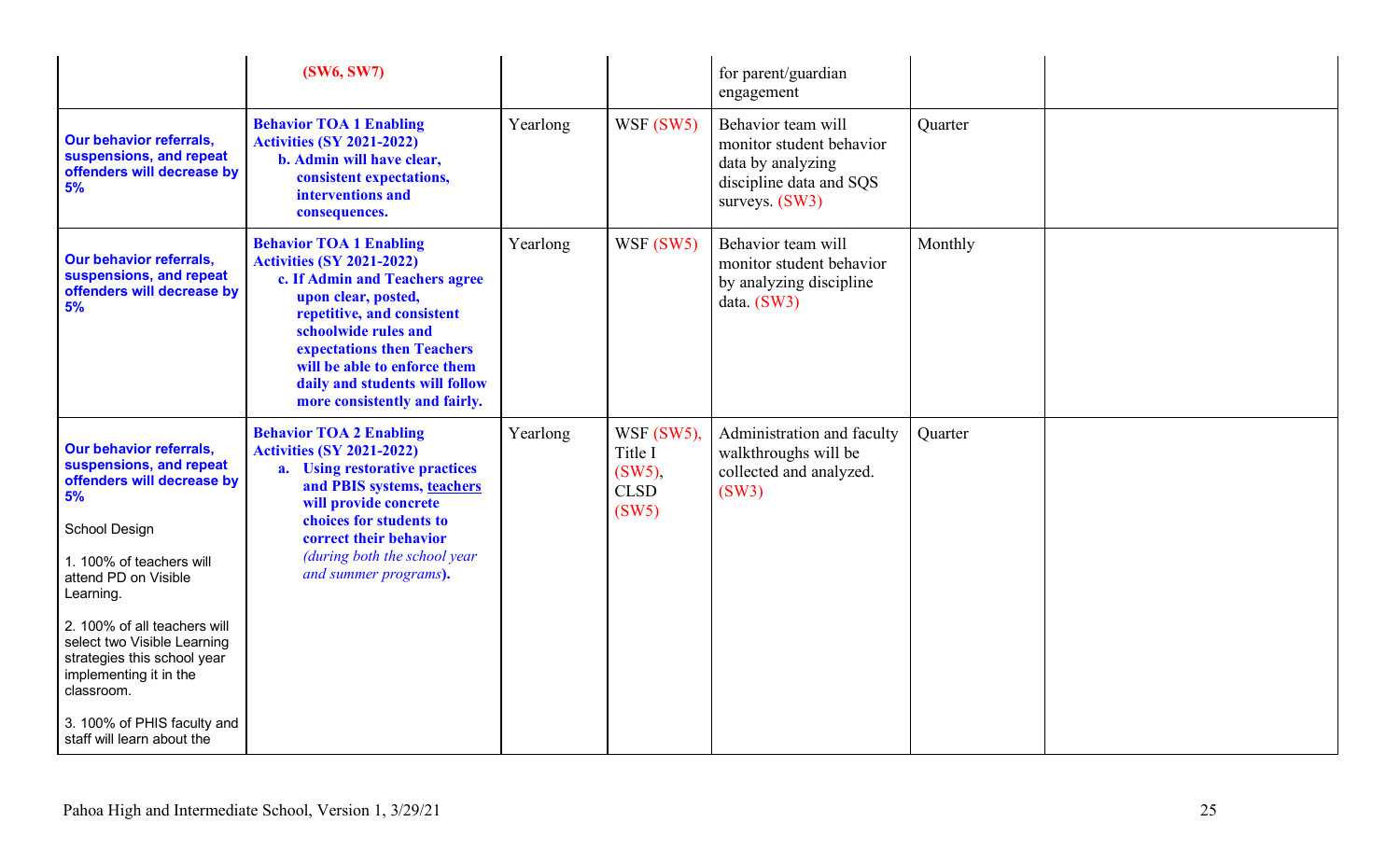| Visible Learning strategy<br>Collective Efficacy.                                             |                                                                                                                                                                                                                                                                       |          |           |                                                                                                                                                                       |                            |  |
|-----------------------------------------------------------------------------------------------|-----------------------------------------------------------------------------------------------------------------------------------------------------------------------------------------------------------------------------------------------------------------------|----------|-----------|-----------------------------------------------------------------------------------------------------------------------------------------------------------------------|----------------------------|--|
| <b>Our behavior referrals,</b><br>suspensions, and repeat<br>offenders will decrease by<br>5% | <b>Behavior TOA 2 Enabling</b><br><b>Activities (SY 2021-2022)</b><br>c. Restorative Practices type<br>training for all staff.                                                                                                                                        | Yearlong | WSF(SW5)  | <b>ART</b> will monitor<br>completion of PDs. (SW3)                                                                                                                   | Quarter                    |  |
| <b>Our behavior referrals,</b><br>suspensions, and repeat<br>offenders will decrease by<br>5% | <b>Behavior TOA 4 Enabling</b><br><b>Activities (SY 2021-2022)</b><br>e. Through positive<br>relationships and<br>interactions with students,<br>communication will become<br>focused upon student<br>concerns, building a positive<br>learning environment.<br>(SW6) | Yearlong | WSF (SW5) | ART and faculty will<br>monitor through quarterly<br>climate survey as well as<br>through yearly SQS                                                                  | Quarter,<br>Semester, Year |  |
| <b>Our behavior referrals,</b><br>suspensions, and repeat<br>offenders will decrease by<br>5% | <b>Behavior TOA 4 Enabling</b><br><b>Activities (SY 2021-2022)</b><br>f. Teachers, admin, and staff<br>will acknowledge every<br>student in the hallway, as<br>they pass by, using names, if<br>possible, and giving a<br>positive affirmation. (SW6)                 | Yearlong | WSF(SW5)  | Climate and Culture<br>committee with the aid of<br>student body government<br>will monitor through<br>student survey data                                            | Quarter,<br>Semester, Year |  |
| <b>Our behavior referrals,</b><br>suspensions, and repeat<br>offenders will decrease by<br>5% | <b>Behavior TOA 5 Enabling</b><br><b>Activities (SY 2022-2023)</b><br>d. Student-created posters,<br>video, visual storytelling,<br>presentation for the<br>classroom for rules,<br>expectations, interventions<br>and consequences. (SW6)                            | Yearlong | WSF (SW5) | Climate and Culture<br>committee with the aid of<br>student body government<br>will monitor through<br>regular competitions for<br>students to create these<br>items. | Quarter,<br>Semester, Year |  |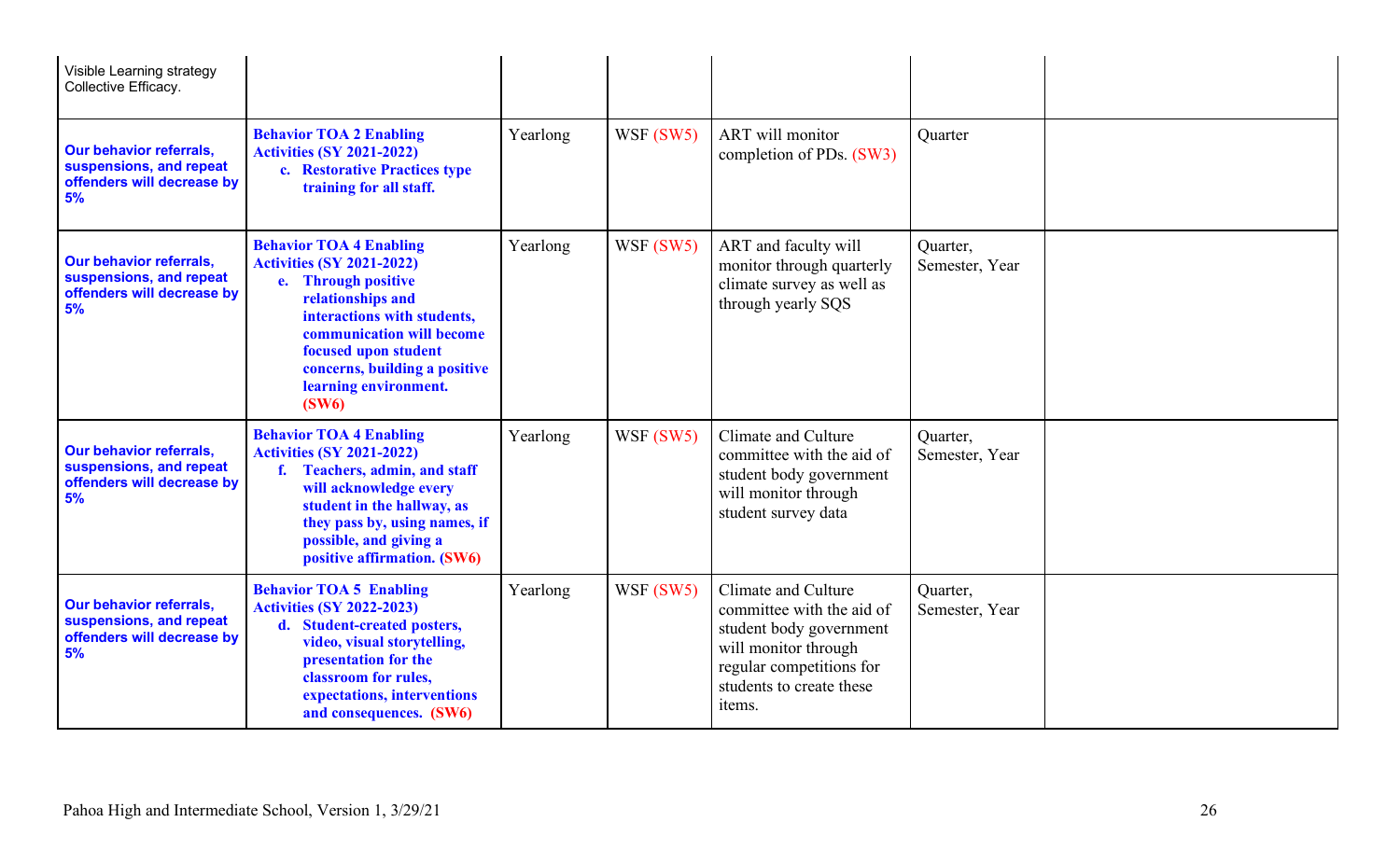| <b>Our behavior referrals,</b><br>suspensions, and repeat<br>offenders will decrease by<br>5% | <b>Behavior TOA 5 Enabling</b><br><b>Activities (SY 2022-2023)</b><br>e. Admin and teachers will<br>provide a structured<br>environment on campus and<br>in classrooms with clear<br>expectations. (SW6)                                                                                                                                                                                                                                                                                                                                 | Yearlong | WSF(SW5)  |                                                                                                               |  |
|-----------------------------------------------------------------------------------------------|------------------------------------------------------------------------------------------------------------------------------------------------------------------------------------------------------------------------------------------------------------------------------------------------------------------------------------------------------------------------------------------------------------------------------------------------------------------------------------------------------------------------------------------|----------|-----------|---------------------------------------------------------------------------------------------------------------|--|
| <b>Our behavior referrals,</b><br>suspensions, and repeat<br>offenders will decrease by<br>5% | <b>Behavior TOA 5 Enabling</b><br><b>Activities (SY 2022-2023)</b><br><b>All teachers explain and</b><br>f.<br>post school-wide<br>expectations in their classes.<br>(SW6)                                                                                                                                                                                                                                                                                                                                                               | Yearlong | WSF (SW5) |                                                                                                               |  |
| <b>SQS</b> survey will<br>increase by 5%                                                      | <b>Climate and Culture TOA 1</b><br><b>Enabling Activities (SY 2020-2021)</b><br>b. There should be ways to<br>improve professional<br>relationships amongst staff on<br>campus to improve climate<br>and culture. When staff on<br>campus feels respected and<br>valued it will reflect on<br>students. Therefore<br>developing proper protocol<br>such as mediation teams and<br><b>PDs</b> on effective<br>communication etc. will allow<br>everyone to feel "safe" to<br>voice their concerns, hence<br>improve climate and culture. | Yearlong | WSF (SW5) | Climate and Culture team<br>will monitor through<br>created surveys and the<br>quarterly SQS survey.<br>(SW3) |  |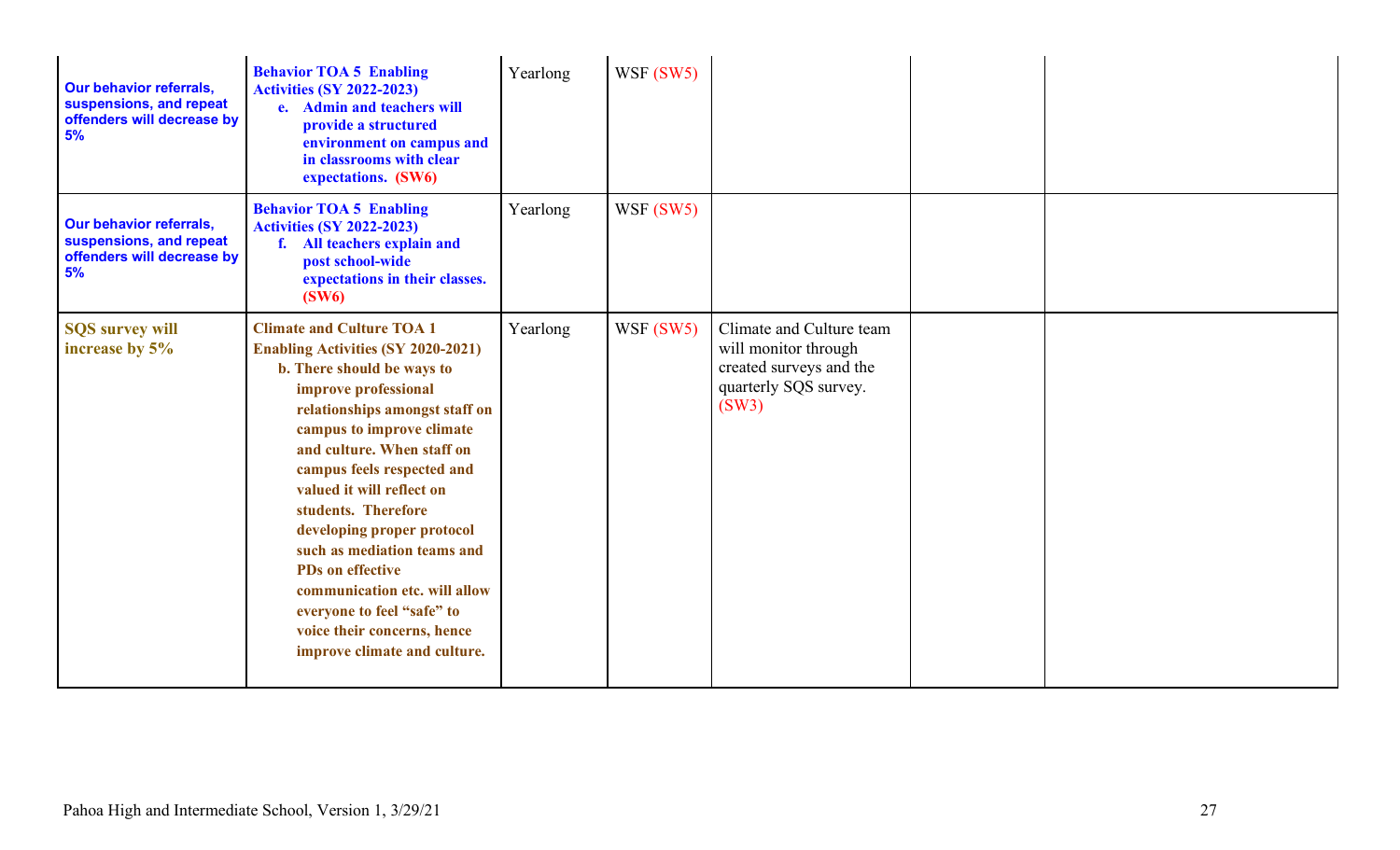

## **Pipeline of Emerging Ideas: Pilot Projects and Design Thinking**

When HIDOE references innovation and emerging ideas, the Department is responding to important mindsets that embrace new ideas, replace dated practices, and strive for better solutions. Therefore, the Learning Organization must be prepared to uphold innovative learning environments that elevate a school's collective work, expand capacity to improve, and continuously advance student learning.

The HIDOE 2030 Promise Plan will be drafted to help school communities open conversations about the *Pipeline of Emerging Ideas*.

| <b>School Ideas for Innovation and Pilot Projects</b>                                                                                                                                                                                                                                                                                                                                                                                                                                                                                                                                                                                                                                                                                                                                                                                            | <b>Conditions for Success</b>                                                                                                                                                           |
|--------------------------------------------------------------------------------------------------------------------------------------------------------------------------------------------------------------------------------------------------------------------------------------------------------------------------------------------------------------------------------------------------------------------------------------------------------------------------------------------------------------------------------------------------------------------------------------------------------------------------------------------------------------------------------------------------------------------------------------------------------------------------------------------------------------------------------------------------|-----------------------------------------------------------------------------------------------------------------------------------------------------------------------------------------|
| Please describe your school's ideas around innovation and pilot projects.<br>1) During the school year 2019-2020, we began an Alternative Learning Program Services and<br>Supports (ALPSS) to support students in the areas of both academics and behavior. The ALPSS took                                                                                                                                                                                                                                                                                                                                                                                                                                                                                                                                                                      | Please describe your conditions for Success:<br>1) The ALPSS program will be successful if provided<br>Fundina<br>п                                                                     |
| place off campus at a community church. This program was made available for up to 12 students in<br>grades nine to twelve. Qualifying students demonstrated all three areas of need: social/emotional<br>support, academic support and attendance support. What we learned from our pilot program this<br>school year was that not only did this program benefit the 12 individuals that participated, teachers on<br>campus noted it made a remarkable difference with student engagement, student focus and student<br>behavior in all classes. The removal of students who were in need of tier 3 supports changed the<br>entire class dynamics throughout campus. In addition to starting the ALPSS, we also began<br>implementing collective efficacy school wide. Collective efficacy has strengthened the implementation<br>of our ALPSS. | Additional staff to facilitate classes<br><b>Community Partners</b><br>Technology<br>Counselors                                                                                         |
| 2) Ramp Up - HCC<br>During the school year 2020-2021, Hawaii Community College (HCC), in a joint effort with<br>1)<br>Pahoa High and Intermediate School, will begin to revise and change our Career Pathway in<br>order to create a dual credit program for students entering the construction industry. During<br>this school year, HCC instructors will be working with HIDOE staff to revamp parts of the<br>Industrial Arts and Engineering Pathway Core Class to align with community college<br>standards, specifically in the areas of workplace math and skills readiness. The ultimate goal<br>is to create a cohort of students who will, by the end of their high school career, have one year                                                                                                                                       | 2) The HCC Ramp Up program will be successful if provided<br>Funding<br>$\mathbf{r}$<br>Additional staff to facilitate classes<br><b>Community Partners</b><br>Technology<br>Counselors |